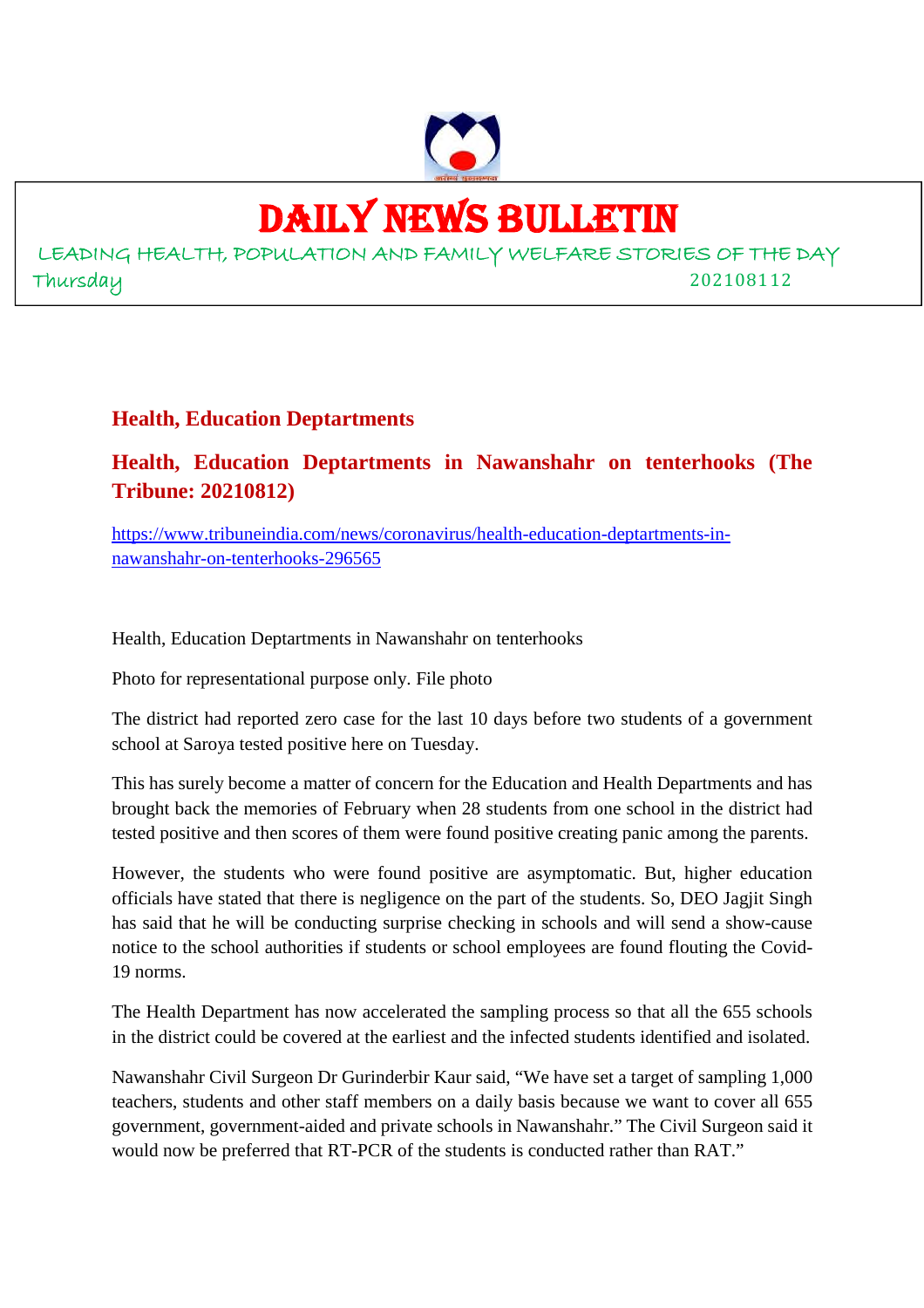She said it had been advised that even if any family member of either a student or a teacher was unwell, the teacher or the student could take leave from the school so that the infection does not spread to others.

"Even if a single student tests positive during random sampling, we will close the school. Otherwise, the instructions have already been sent where proper ventilation and cleanliness in the schools has been advised. The schools have also been asked to invite students on a rotation basis in case of less space," the Civil Surgeon further said.

Today, there are four more active cases in the district, including two students, out of which two are under home isolation.

District reports four fresh cases of covid, no casualty

A total of four fresh cases were reported in the district today, with which the district tally went up to 63,162 (two of these belong to other districts). The toll remained at 1,490 as district reported no Covid death today. As many as 61,611 persons have recovered from Covid in the district while the number of active cases in Jalandhar is 61.

4 test +ve in Kapurthala

Four fresh cases of Covid were reported in Kapurthala today as the Covid tally increased to 17,775. No death was reported in the district today.

6 students +ve in Hoshiarpur

As many as seven persons tested positive for Covid in the district on Wednesday. Among them are six students of a government school in Tanda block. For precaution sake, the school has been closed till further orders. With the fresh cases reported today, the district tally has increased to 30,674. The number of active cases in the district is 23 whereas 29,673 have recovered.

Helpline numbers for Covid patients

Ambulance helpline: 108

Emergency helpline: 104

Jalandhar Helpline for Covid or other medical queries: 0181-2224848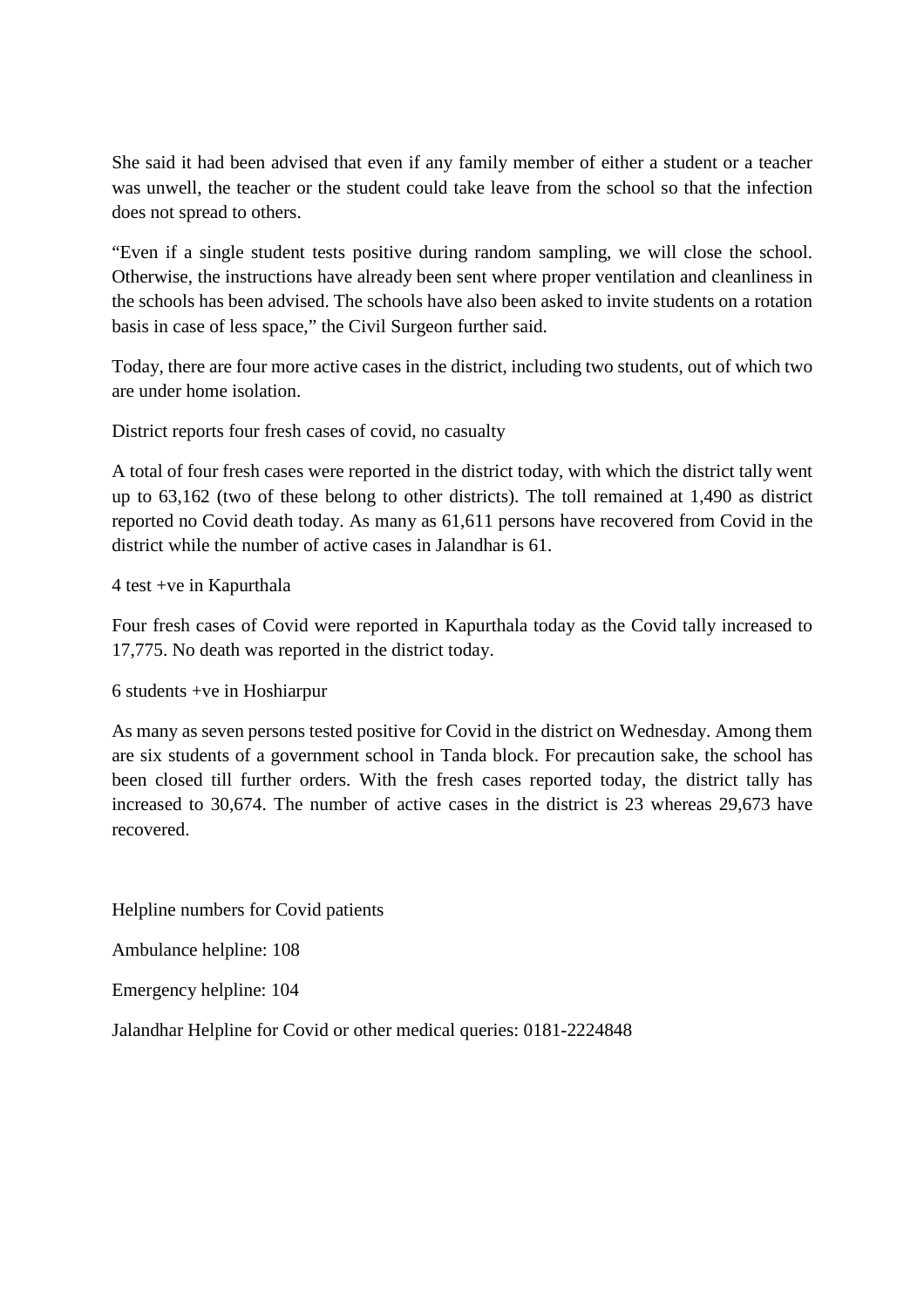#### **Antibodies**

#### **58% children in Punjab have antibodies, finds sero survey (The Tribune: 20210812)**

https://www.tribuneindia.com/news/coronavirus/58-children-in-punjab-have-antibodiesfinds-sero-survey-296362

58% children in Punjab have antibodies, finds sero survey

Photo for representational purpose only.

In Punjab, around 58 per cent of children aged between six and 17 years have developed antibodies against Covid-19, as per the initial data of the paediatric sero survey conducted by the state Health Department last week.

The results of the survey is a positive sign as the third wave is said to be potentially detrimental to children.

The data revealed 897 of 1,577 children had developed antibodies. Around 92 blood samples were collected from each district. Of these, 46 samples were collected from rural areas. However, a couple of districts in the state have not completed the process and will test the samples in a day or two.

92 samples taken from each district

Around 92 blood samples were collected from each district, of which 46 were taken from rural areas

In Moga, around 82% of children showed antibodies, while the figure was 16% in Patiala district

A couple of districts have not completed the process and will test the samples in a day or two

Meanwhile, the survey process is said to have been hit by the doctors' protest over the NPA issue. Health officials said it was the initial data and the final report would be compiled in a couple of days.

The highest prevalence of Covid among children was found in Moga district, where around 82 per cent of children showed antibodies. Meanwhile, only 16 per cent of the children, who were sampled for the survey, showed antibodies for the virus in Patiala district.

Dr Rajesh Bhasker, nodal officer, said they had already directed the districts to set up dedicated paediatric Covid wards and increase the number of beds as a precaution against the possible third wave.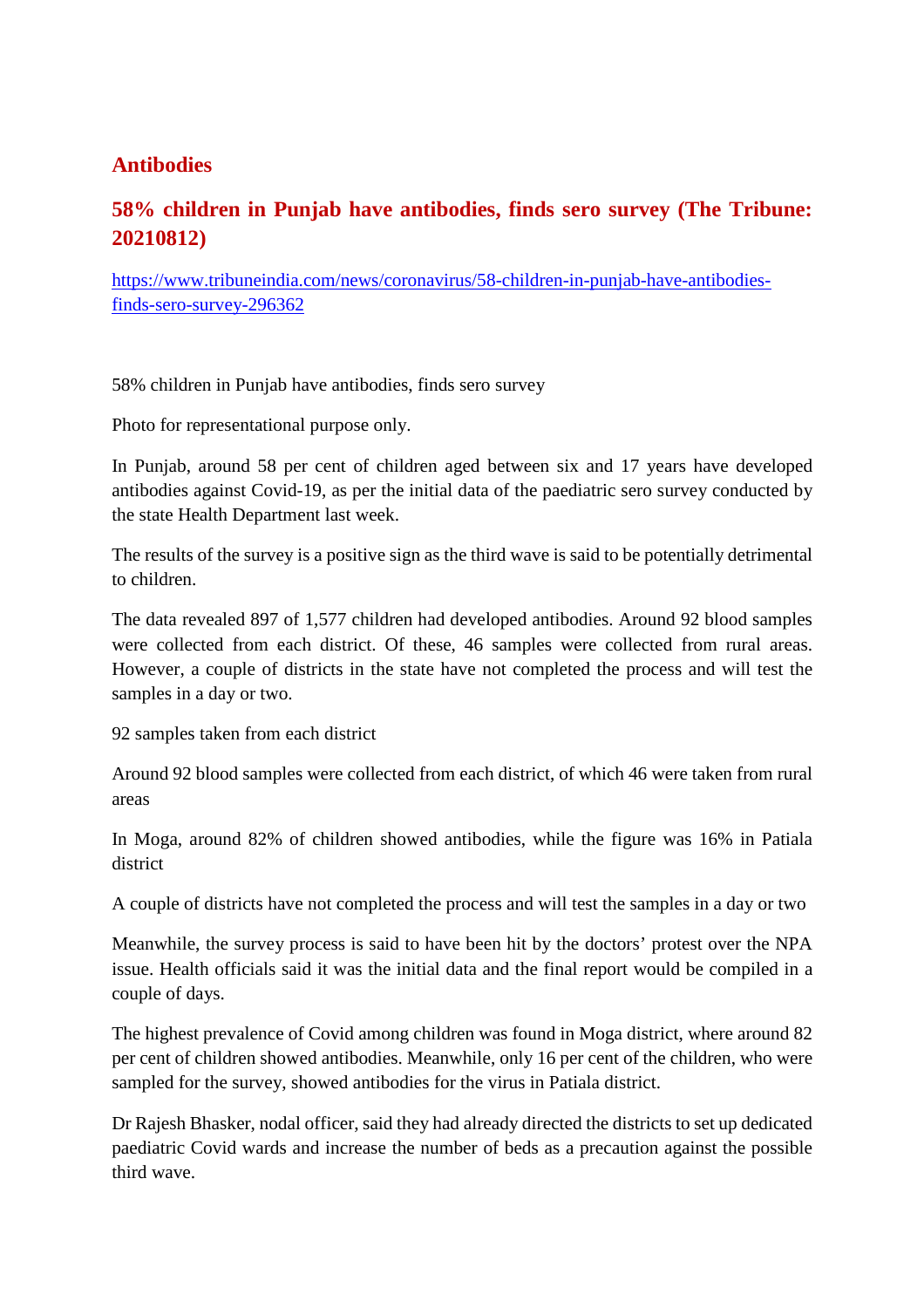Dr GB Singh, Director, Punjab Health Department, said, "It is a good sign that around 58 per cent of children have antibodies because it will help them fight the third wave of Covid and reduce the severity of the infection." He said they would develop a strategy for the possible third wave after receiving survey reports from all districts.

| <b>COVID METER</b>         |  |          |                |
|----------------------------|--|----------|----------------|
| Cases                      |  |          | 107            |
| Critical                   |  |          | 2              |
| Active                     |  | 517      |                |
| Deaths                     |  |          | 0              |
| <b>DISTRICT-WISE COUNT</b> |  |          |                |
| <b>DISTRICT</b>            |  | $+VE$    | <b>DEATHS</b>  |
| Ludhiana                   |  | 34       | 0              |
| Amritsar                   |  | 9        | 0              |
| Bathinda                   |  | 8        | $\overline{0}$ |
| Fazilka                    |  | 8        | $\overline{0}$ |
| Hoshiarpur                 |  | 7        | 0              |
| Total                      |  | 5,99,678 | 16,325         |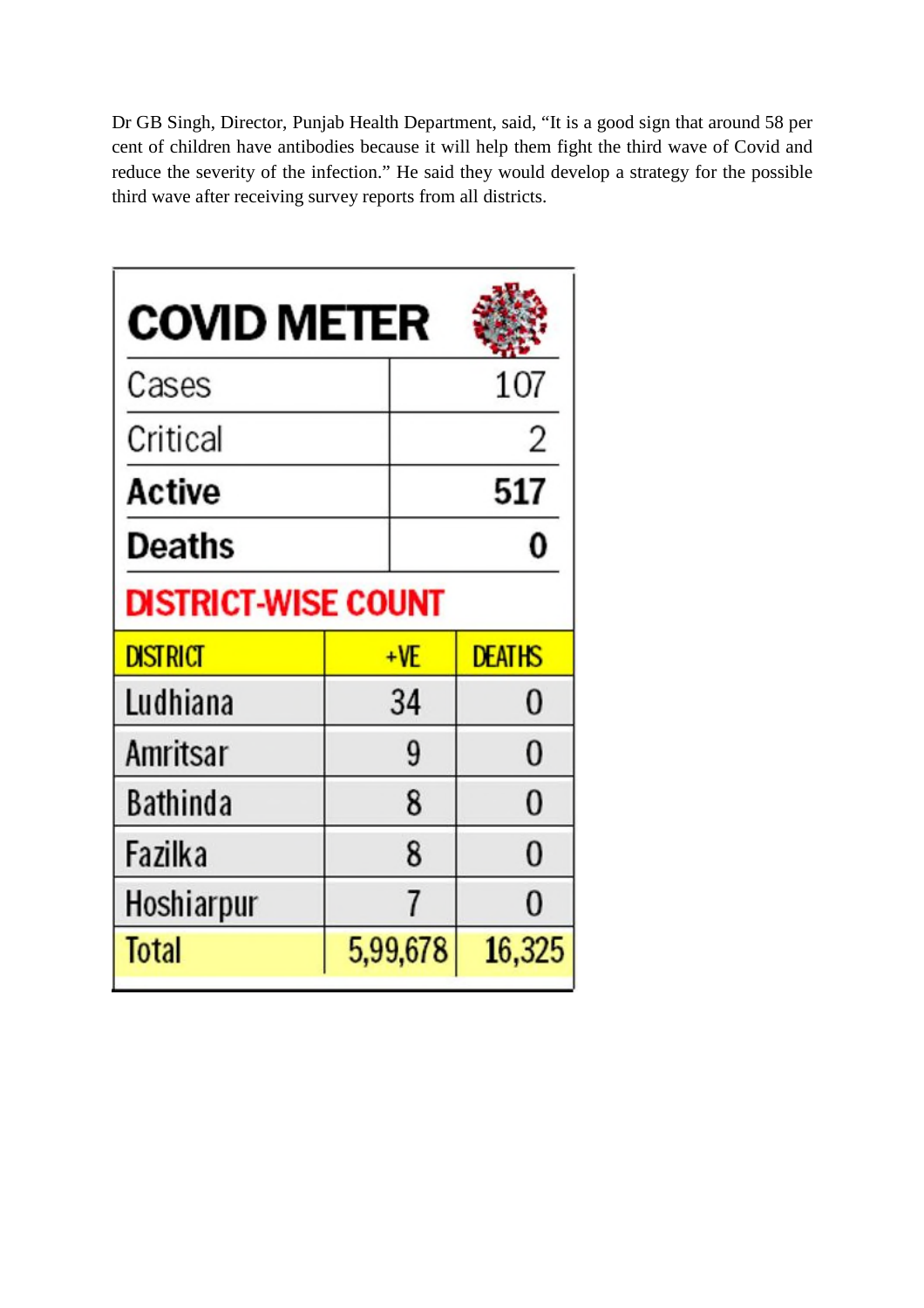#### **Vax supply**

#### **Centre orders 25% increase in vax supply to Punjab(The Tribune: 20210812)**

https://www.tribuneindia.com/news/coronavirus/centre-orders-25-increase-in-vax-supply-topunjab-296363

Move after CM Capt Amarinder raised issue with Union Health Minister Mansukh Mandaviya

The Health Ministry on Wednesday directed 25 per cent increase in Covid vaccine supply to Punjab after Chief Minister Capt Amarinder Singh flagged the need for additional doses in the wake of the forthcoming festive season and 26 lakh people in waiting for the second Covishield shot.

The CM raised the demands in a meeting with Union Health Minister Mansukh Mandaviya who ordered immediate increase in Punjab's allocation by 25 per cent.

Punjab sought supply of 55 lakh doses of vaccines on priority with Mandaviya assuring ease of supply from the next month.

"The Health Minister said he would fulfil the state's requirement by October 31 and ordered the department to immediately increase Punjab's allocation to meet its urgent requirement," a CMO statement said. The CM said the state could arrange to vaccinate five to seven lakh people daily with enhanced supplies.

He said allocation of vaccine for Punjab for August stood at 20,47,060 doses of Covishield, while 26 lakh doses were needed just for those whose second dose was overdue.

Citing data, the CM said Punjab has had relatively less allocation of vaccines (and hence low per capita vaccination) as compared to other states and needed to be increase to cover more population and catch

#### **Poverty**

#### **India needs to talk about 2nd-gen steps against poverty (20210812)**

#### **https://epaper.hindustantimes.com/Home/ArticleView**

By Roshan KishoreThere are no official statistics on the number of poor in India after 2011- 12. Leaked findings of the Consumption Expenditure Survey (CES) of 2017-18, which would have given the latest numbers on poverty, showed a fall in average monthly per capita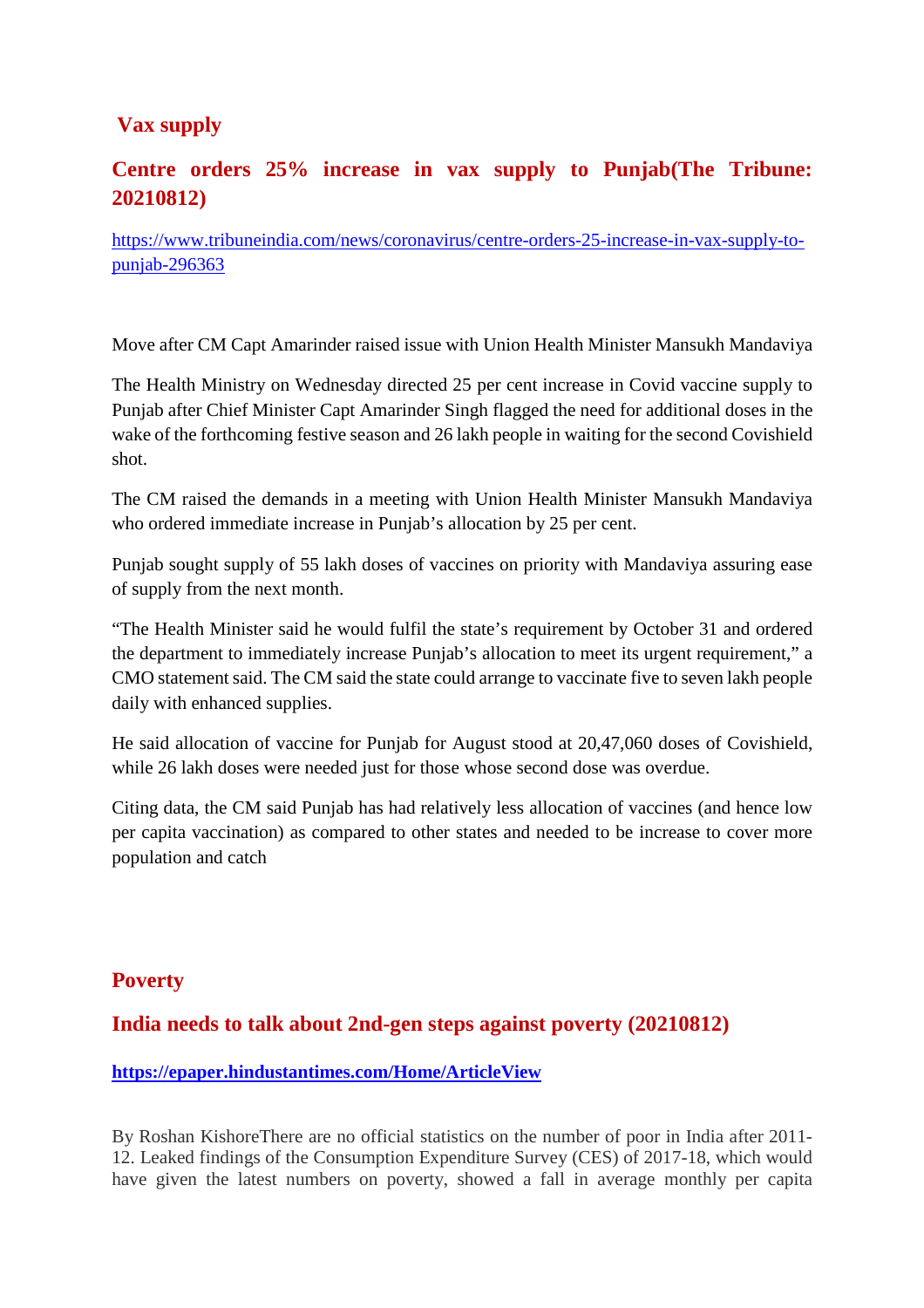expenditure (MPCE) for the first time and triggered a political storm.Since the Indian economy has suffered its highest ever contraction of 7.3% in 2020-21 and the post-pandemic recovery is biased in favour of profits (in the wage-profit binary) and the formal sector (in the formalinformal binary), an increase in poverty is almost certain now.India's largest ever economic contraction in 2020-21, followed by the second Covid wave's disruption, has made restoration of growth the focal point of economic commentary at the moment. While growth is a necessary condition for poverty reduction, it is not a sufficient condition, as the post-pandemic economy can put itself in a trajectory with higher levels of inequality, and, therefore, poverty.The situation calls for reopening the debate on anti-poverty programmes, which were popular at the time when the United Progressive Alliance (UPA) assumed office in 2004. Whether or not such programmes are adopted, is not, as is often believed, merely a function of the fiscal headroom. There are deeper political economy processes at play behind such decisions.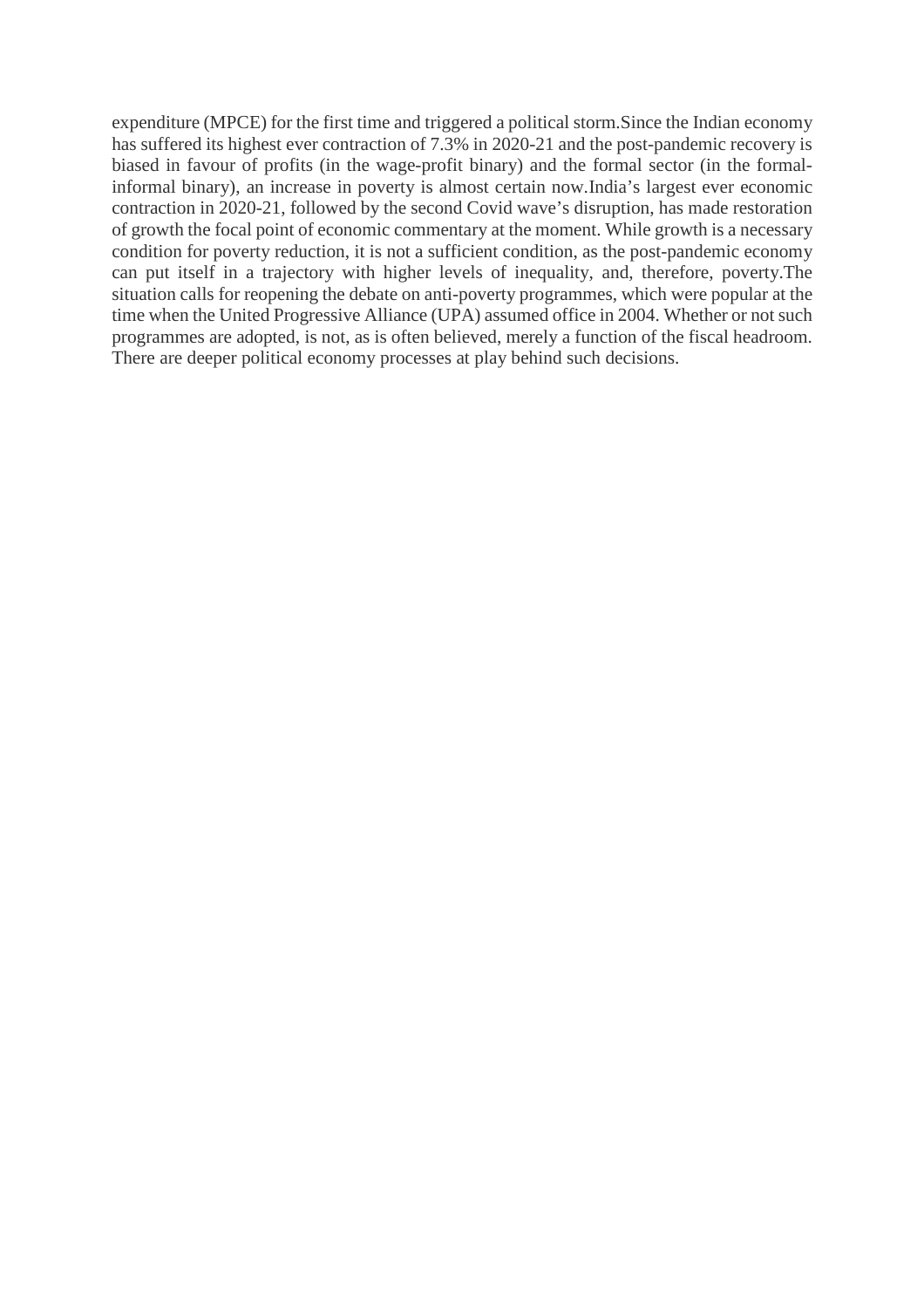# The difference between asset-generating<br>I programmes and anti-poverty programmes

Whether or not a person is poor is not a function of their asset endowments, but income, India calculates its poverty by deciding on an MPCE level below which a person is deemed to be poor. This also means one-time asset generating programmes - the mainstay of the current government's welfare push - are not anti-poverty programmes. The government could have given money to a household to build a toilet or even a house, and it could provide LPG cylinders and piped water supply to their houses, but none of these quarantee that the household in question will continue to earn enough to stay above the designated poverty line.

The only income enhancement programme that the Narendra Modi-led government has started is the PM-KISAN scheme, which offers ₹6,000 a year to farmers. Other examples of anti-poverty programmes would be Mahatma Gandhi National Rural **Employment Guarantee Scheme (MGNREGS)** and the Public Distribution System (PDS), or the PMGKY, which was discussed above.

#### **EXPENDITURE UNDER ASSET-GENERATING AND ANTI-POVERTY PROGRAMMES IN INDIA**



# 2 PDS and MGNREGS have been game<br>
changers in the fight against poverty

Food items have a 39% share in India's Consumer Price Index (CPI) basket. Cereals alone have a share of almost 10%. This one statistic makes it clear why the subsidised provisioning of rice and wheat through PDS matters in fighting poverty in India. India's PDS in its current avatar offers almost free food to at least two-thirds of the population. Interestingly, PDS first contracted and then expanded in scope during the post-reform period in India. This is because the universal PDS was first made into a targeted PDS in 1997. Its scope was first expanded under the Atal Bihari Bajpayee-led government, which launched the Antyodaya Anna Yojna in 2000, reducing issue price of cereals to the really poor. A 2013 EPW paper by Himanshu and Abhijit Sen shows how PDS's reach first fell and then expanded during the reform period. The National Food Security Act (NFSA) of 2013 further expanded the reach of PDS in India. The expansion in coverage was especially high among poorer households.

MGNREGS is essentially a counter-cylical demand driven cushion for unskilled workers in rural areas. Wages under it are generally lower than market wages, and payments are often delayed. Despite this, MGNREGS has been a game changer in India's rural political-economy landscape. This is because, the unskilled rural workforce, the most vulnerable among India's workers, now has a backup while bargaining for wages in the open market. In other words, the rural employer cannot wield the threat of work or starve (PDS has helped here as well) to the rural labourer. This is best seen from the fact that rural wages have increased in the post-MGNREGS phase in India.

#### AVERAGE RURAL WAGES IN INDIA  $(in \bar{z})$

400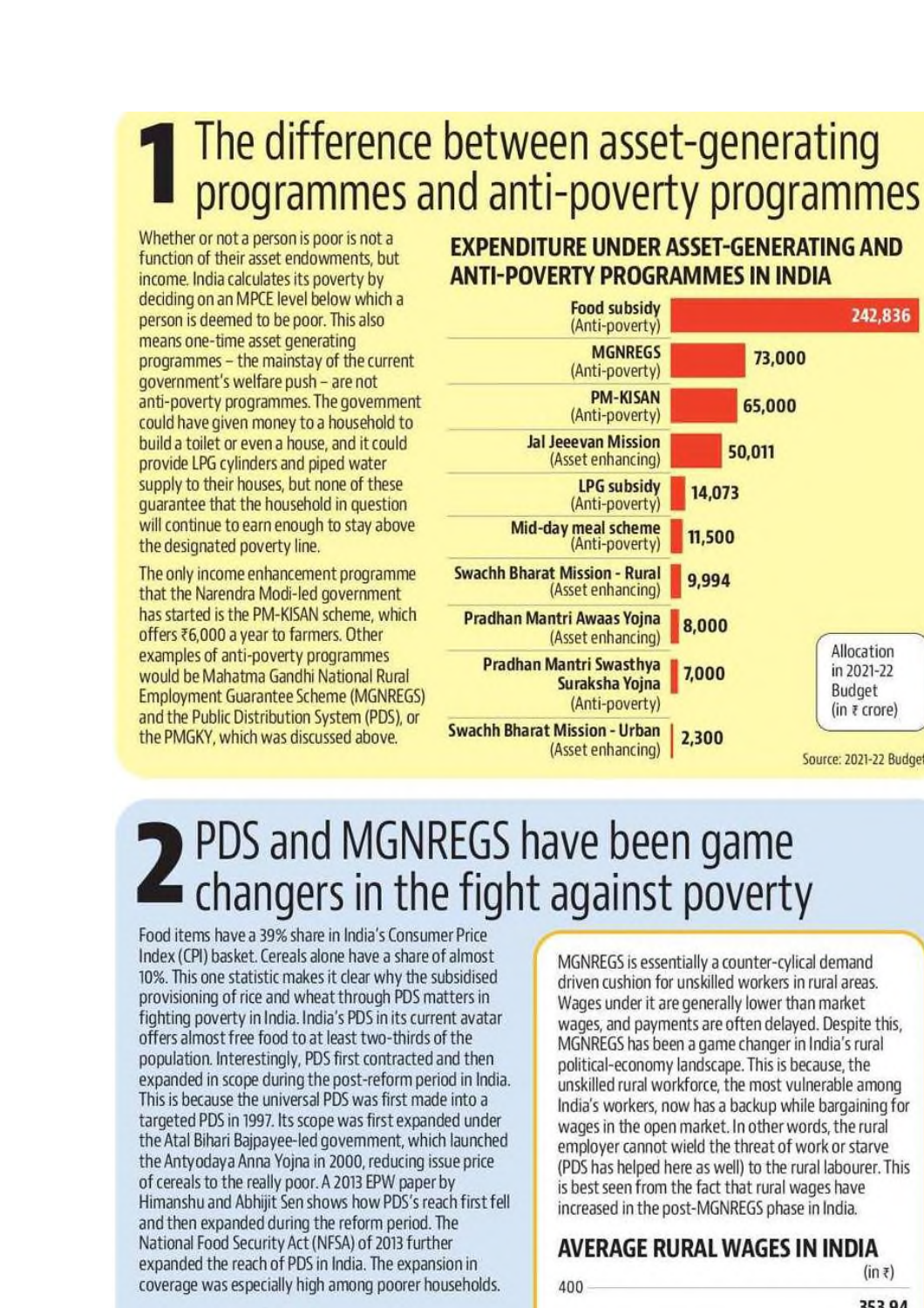#### Population control measures

#### **Why coercive populatio controlmeasures are a bad idea (The Indian Express: 20210812)**

**https://indianexpress.com/article/opinion/coercive-population-control-india-up-**

#### **7449449/**

The number of missing girls at birth has increased from 35 lakh in 1987-96 to 55 lakh in 2007- 16. Such laws might worsen the sex ratio in states where sex-selective abortion is still practised









Given UP's large population and geography, family planning and fertility should be targeted. (Express photo)

#### *Written by Shriya Bajaj and Sandeep Pandey*

Recently, population control measures are being discussed by the states of Assam and Uttar Pradesh. Many other states like Rajasthan, Madhya Pradesh, Telangana and Andhra Pradesh, Gujarat, Maharashtra, Uttarakhand, Karnataka and Odisha have been following a two-child norm for local body elections for a while.

The bill proposed by the Uttar Pradesh law commission suggests that those with one or two children be made eligible for benefits in terms of increment in job promotions, monetary benefits, health coverage benefits and many more perks. More than two children might involve penalties such as being debarred from government jobs and local body elections, and limiting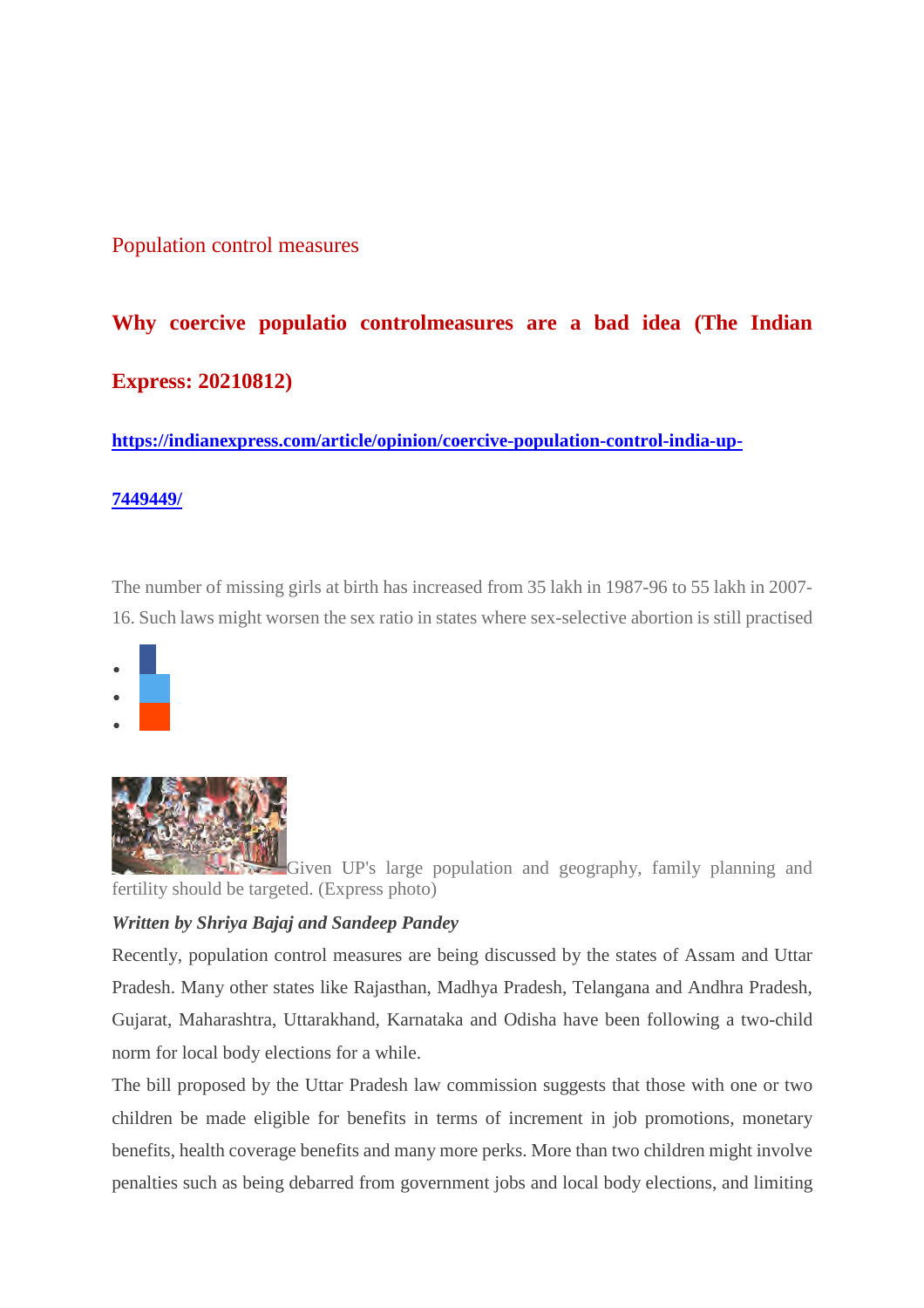ration cards to four people. The logic being offered is that a dip in population will allow UP to reach sustainable development goals and an equitable distribution of resources.

The population of India exploded between 1930 and 1980, with decadal growth of 11 per cent in the 1931 census increasing to around 25 per cent in the 1981 census. Since 1981, the population growth has seen declining trends, and in the 2011 census, India saw a 17.1 per cent decadal growth rate. Table 1 shows that UP has started showing a declining trend in the last decade, which is a positive sign towards population stabilization. A Lancet study in 2020 has projected that India's population will peak around 2048 to 160 crores and thereafter it will see a decline and reach around 109 crores around 2100.

| Year |       | Population Growth Rate (in percent) |
|------|-------|-------------------------------------|
|      | India | Uttar Pradesh                       |
| 2011 | 17.64 | 20.23                               |
| 2001 | 21.54 | 25.80                               |
| 1991 | 23.87 | 25.61                               |
| 1981 | 24.66 | 25.39                               |
| 1971 | 24.80 | 19.54                               |
| 1961 | 21.64 | 16.38                               |

Table 1: Trends in Population Growth (1961-2011)

Source: Census of India (Census, 2011)

The Total Fertility Rate at the national level is 2.2 births per woman according to NFHS- 4, 2015-16 (NFHS, 2015-16). The TFR is projected to decline to 1.24 by 2020. Several states already have a TFR lower than the national average. Uttar Pradesh, too, has seen a decline in TFR from 4.8 children per woman in 1992 to 2.7 children per woman in 2016 (Table: 2). This is in spite of a fall in child mortality rate from 83 in 2000 to 43 in 2016 (Health and Family Welfare Department, U.P., 2021).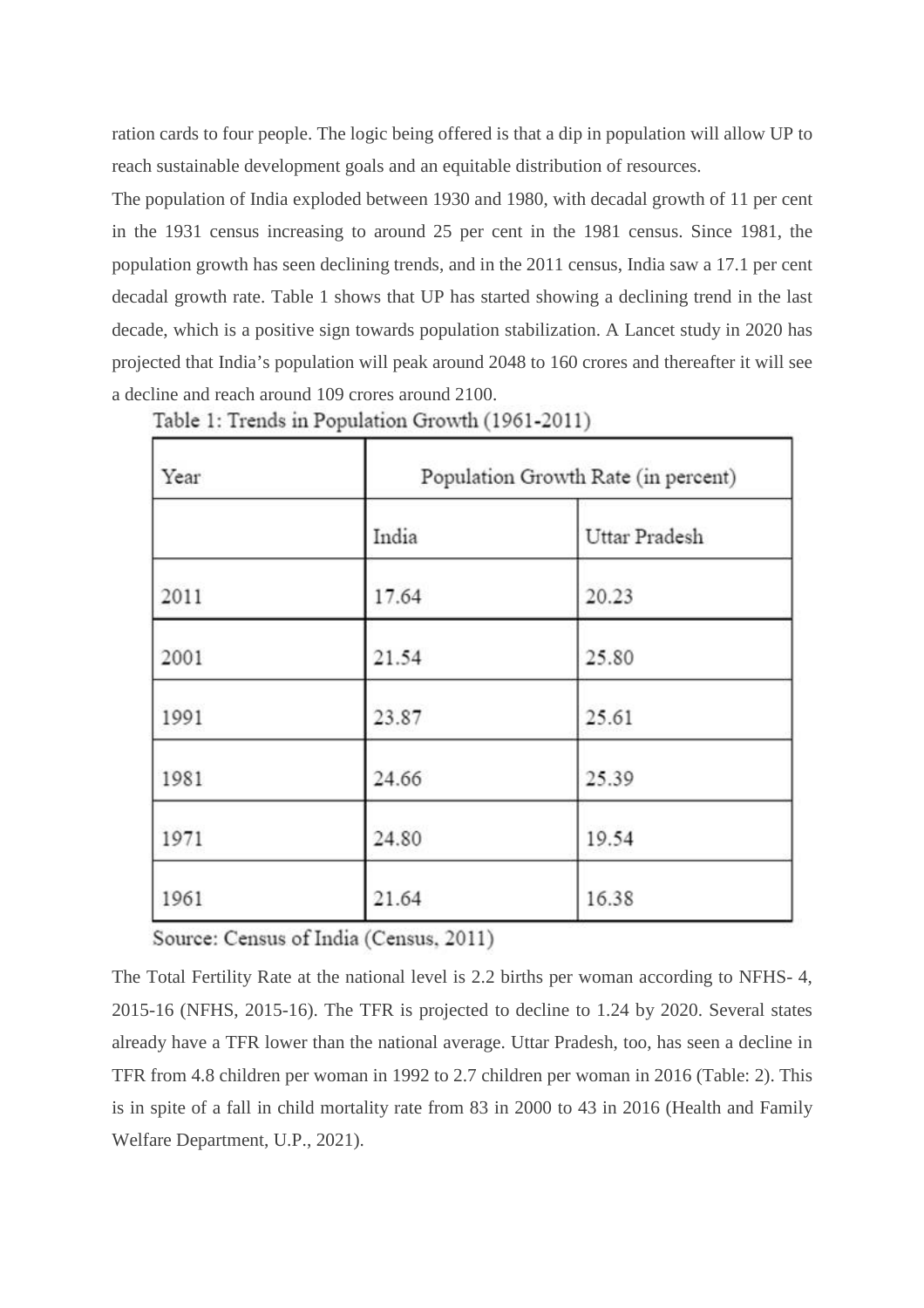| Year             | Total Fertility Rate (Births per woman) |               |  |
|------------------|-----------------------------------------|---------------|--|
|                  | India                                   | Uttar Pradesh |  |
| 2015-16 (NFHS:4) | 2.2                                     | 2.7           |  |
| 2005-06 (NFHS:3) | 2.7                                     | 3.8           |  |
| 1998-99 (NFHS:2) | 2.9                                     | 3.99          |  |
| 1992-93 (NFHS:1) | 3.4                                     | 4.82          |  |

Table 2: Trend in Total fertility rate (1992-2016)

#### Source: National Family Health Survey

The present contraceptive use of any method for India is 53.5 per cent. Studies suggest that the sex composition of children is associated with contraceptive use in India. Couples with four or more children are more likely to use modern contraceptives, when they have at least one son and one daughter. They are less likely to use contraceptives when they have all daughters and no sons. For states like UP, the contraceptive uses of any method have been below the national average and unmet needs are quite high, around 18 per cent (Table 4). In such cases, the state should focus on providing a basket of choices to the family.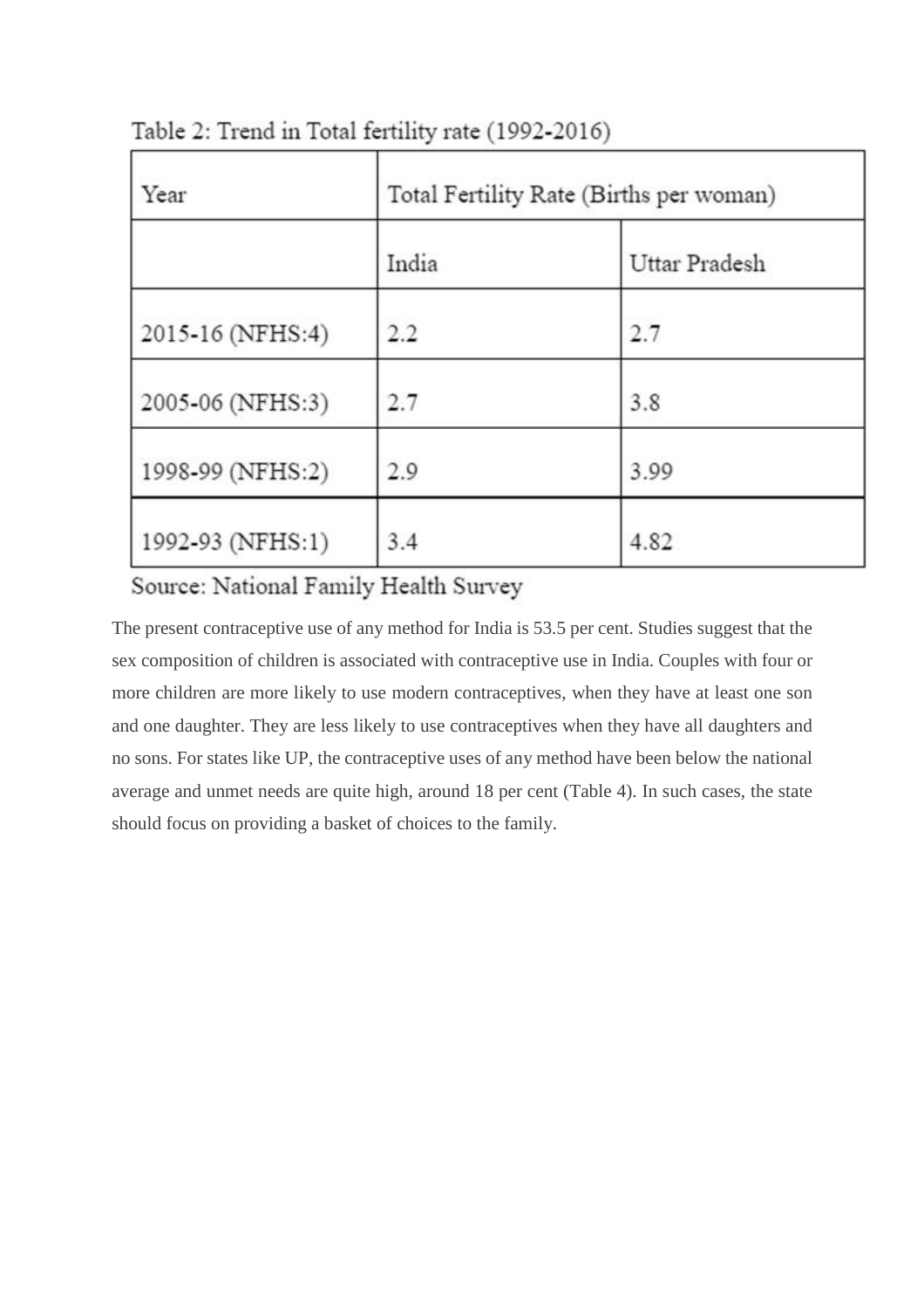| Year             | Contraceptive use-Any Method (In Percent) |               |
|------------------|-------------------------------------------|---------------|
|                  | India                                     | Uttar Pradesh |
| 2015-16 (NFHS:4) | 53.5                                      | 45.5          |
| 2005-06 (NFHS:3) | 56.3                                      | 43.6          |
| 1998-99 (NFHS:2) | 48.2                                      | 27            |
| 1992-93 (NFHS:1) | 40.7                                      | N.A.          |

Table 3: Contraceptive Use Pattern (1992-2016)

Source: National Family Health Survey

| Table 4: Total Unmet need for Family Planning (1992-2016) |  |  |
|-----------------------------------------------------------|--|--|
|-----------------------------------------------------------|--|--|

| Year             | Unmet need for family planning (In Percent) |               |
|------------------|---------------------------------------------|---------------|
|                  | India                                       | Uttar Pradesh |
| 2015-16 (NFHS:4) | 12.9                                        | 18.1          |
| 2005-06 (NFHS:3) | 12.8                                        | 23.1          |
| 1998-99 (NFHS:2) | 15.8                                        | 25.4          |
| 1992-93 (NFHS:1) | 19.5                                        | N.A.          |

#### Source: National Family Health Survey

We also see that there is a reduction in the TFR for both the national level and UP, with the years of schooling. Also, states like Kerala and Punjab with a TFR of 1.6 indicate the same. From Table 5 it's clear, the woman with no schooling has a high TFR of 3.07 for India and 3.5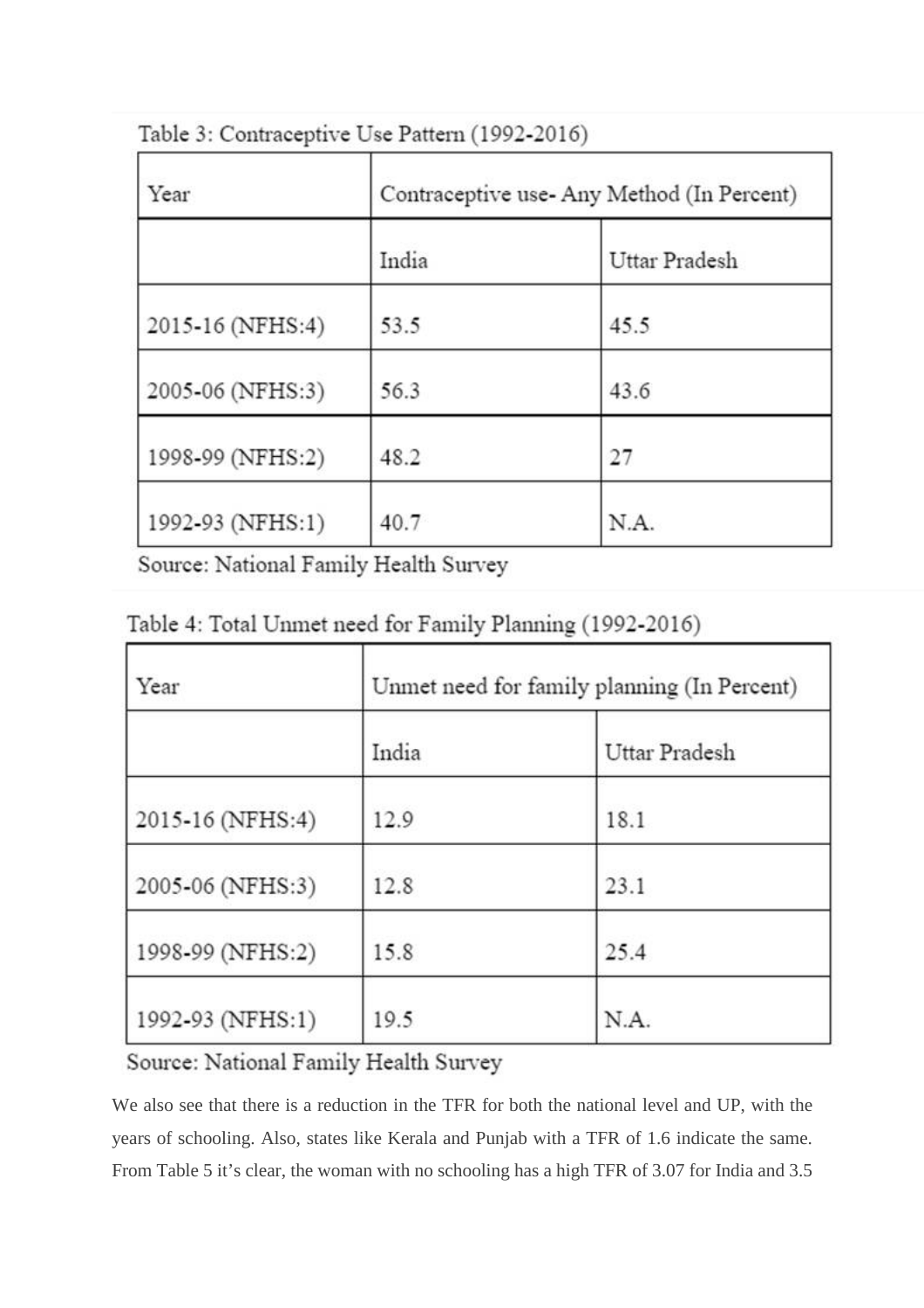for UP. As education levels increase, the TFR decreases up to 1.71 for India and 1.9 for UP for more than 12 more years of schooling. Studies have also indicated the same in the case of UP. Higher fertility was concentrated in districts with low levels of women's education, predominantly in the north-central UP.

| Years of Schooling          | Total Fertility Rate (Children per woman) |               |  |
|-----------------------------|-------------------------------------------|---------------|--|
|                             | India                                     | Uttar Pradesh |  |
| No schooling                | 3.07                                      | 3.5           |  |
| $\leq$ 5 years of schooling | 2.43                                      | 3.2           |  |
| 5-9 years complete          | 2.3                                       | 2.8           |  |
| 10-11 years complete        | 1.99                                      | 2.4           |  |
| 12 or more years complete   | 1.71                                      | 1.9           |  |

Table 5: Fertility and Education (2015-16)

In India, the number of missing girls at birth has increased from 35 lakhs in 1987-96 to 55 lakhs in 2007-16. Bringing any such population control bill will worsen in states where sex-selective abortion is still practiced. Whereas there has been an overall improvement in sex ratio from 898 women per 1,000 men in 2001 to 912 in 2011, the child sex ratio (0-6 years) has seen a fall from 916 to 902 in the same period in UP. This should be a cause of concern as any coercive measure is likely to worsen this ratio against girls. Given UP's large population and geography, family planning and fertility should be targeted. Bringing educational reforms and giving choices for family planning would work more appropriately. This would lead to an overall improvement in the fertility outcome of the state as well as at the national level.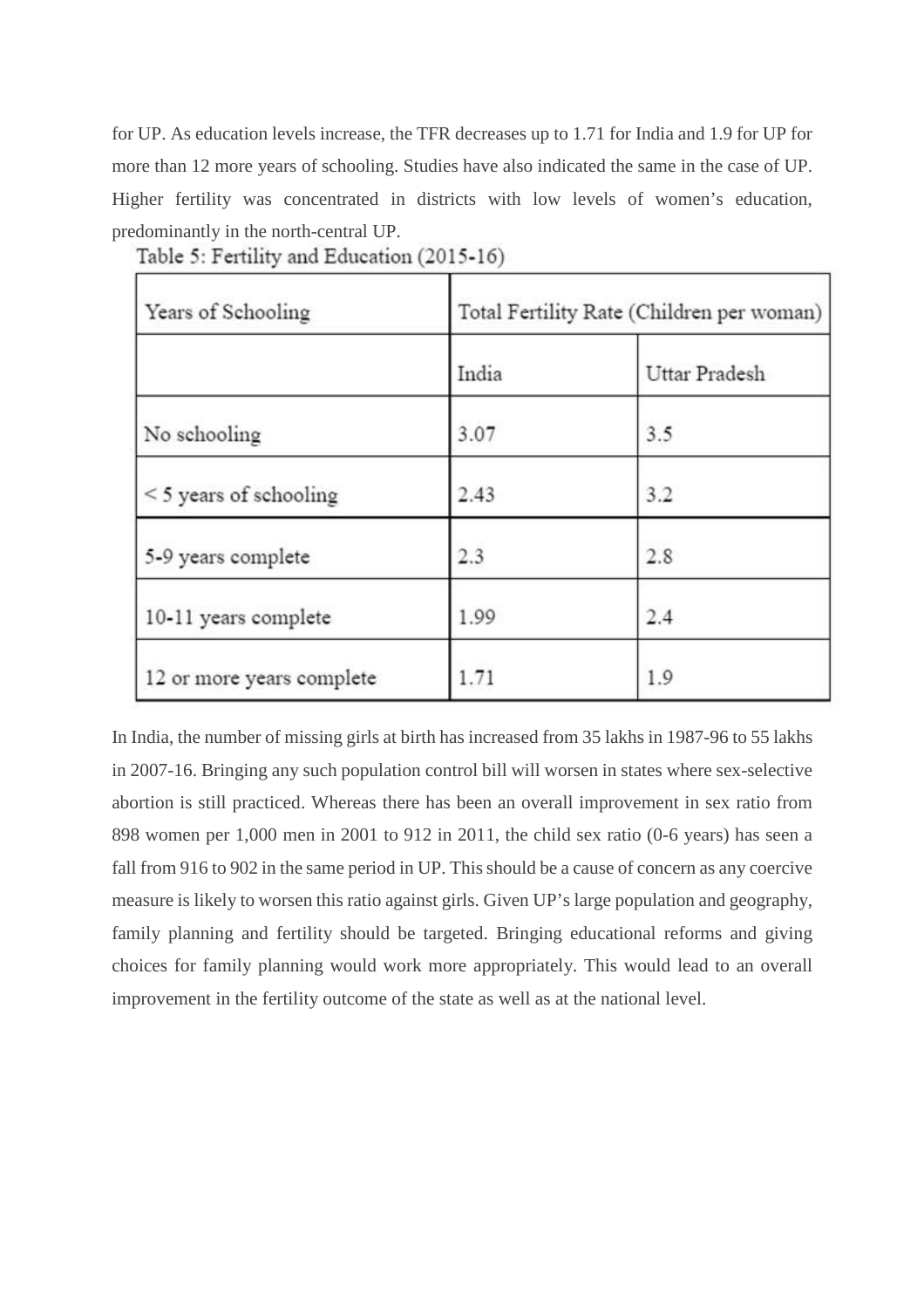#### **Low carb diet for weight loss, diabetes**

#### **Low carb diet for weight loss, diabetes: Know all about it ((The Indian Express: 20210812)**

https://indianexpress.com/article/lifestyle/health/low-carb-diet-weight-loss-diabetes-bloodsugar-benefits-7397117/

Low carb diets have been a mainstay of diabetes management for long, and have been recommended for diabetics as the diet has less of an impact on one's blood sugar levels, said nutritionist Vibhuti Jain

low carb diet and diabetes, low carb diet for weight loss, what is low carb diet, low carb diet foods, low carb diet management for diabetes, low carb diet and metabolic diseases, indianexpress.com, indianexpress,Most low carb diets have only about 10 per cent of calories coming from carbohydrates. (Source: Canva)

"Ever since the 1860s, low carb diets have been a weight loss strategy, and the dietary approach continues to be an interest of many even today. You must have heard a lot about cutting down on carbs for weight loss, but for many, such a diet might also help optimise their health and even manage metabolic diseases," said Vibhuti Jain, lead nutritionist and head of research and development, Lo! Foods.

What is the low carb diet?

Low carb diet involves limiting foods high in carbohydrates such as bread, pasta, sugar, etc and replacing them with low-carb foods like spinach, cauliflower, and other fibrous vegetables and foods that contain a higher percentage of protein and fat such as cheese, eggs, meat, poultry, fish, nuts and seeds.

"Low carb diets are generally recommended and found effective for people who are trying to lose weight, are overweight/obese, diabetic, pre-diabetic, as well as for those who want to optimise their metabolism, heart health, cholesterol, and triglyceride levels. A low carb diet has also been found to improve the quality of life in advanced or metastatic cancers," she told indianexpress.com.

The nutritionist explained that low carb diets have increasingly been used to help people with obesity and related metabolic conditions like diabetes. "Severely obese people with a high prevalence of diabetes or metabolic syndrome lost more weight and saw significant improvement in insulin sensitivity and triglyceride levels while on a carb-restricted diet compared to a calorie-and fat-restricted diet," she said.

preventive healthcare Here's what to know about low carb diet for diabetes. (Source: Getty Images/Thinkstock)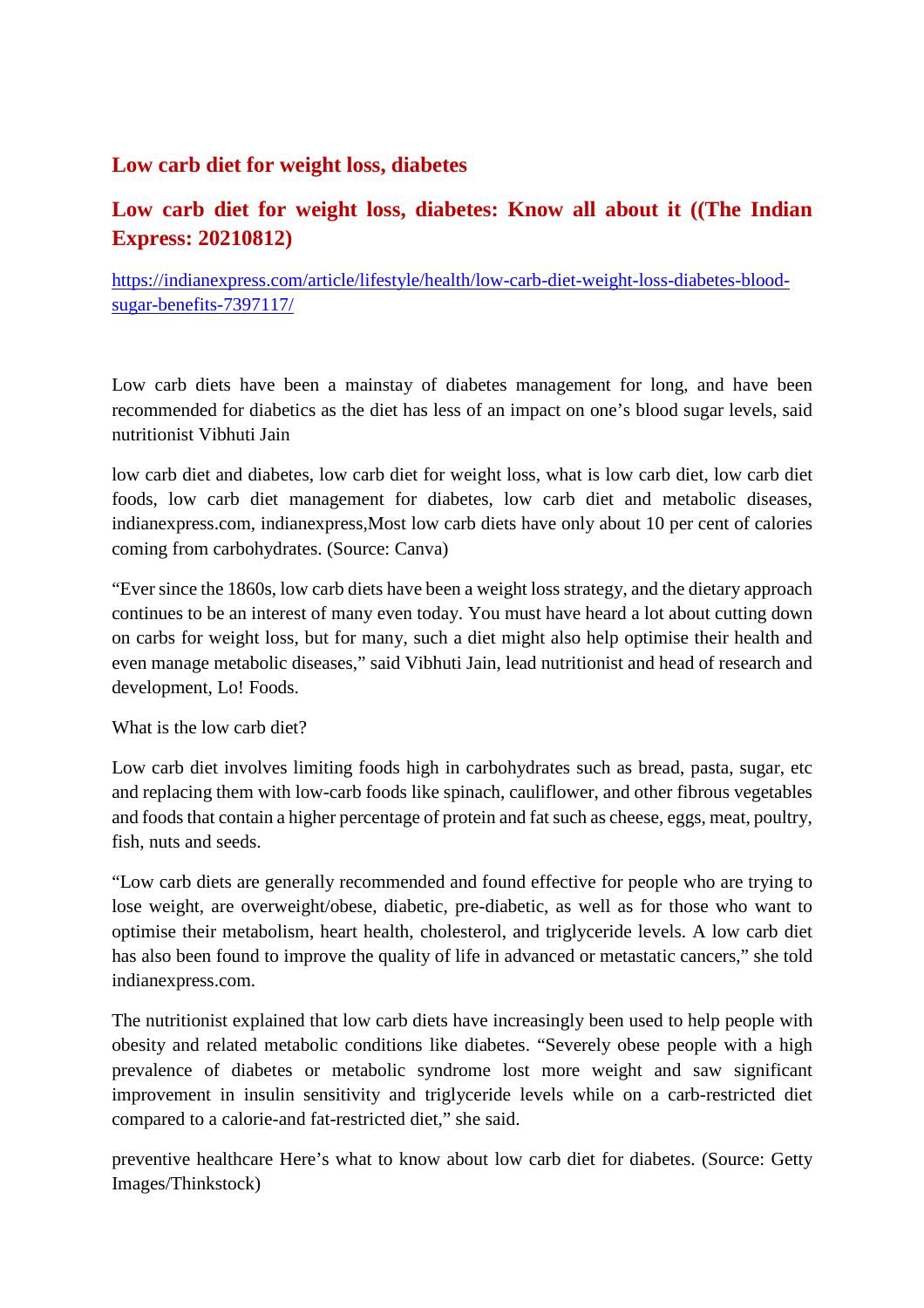Low carb diet and diabetes

Low carb diets have been a mainstay of diabetes management for long, and have been recommended for diabetics as the diet has less of an impact on one's blood sugar levels, said Jain.

"Low carb approaches stem from the hypothesis that reducing insulin – the hormone that creates an anabolic, fat-storing state — induces weight loss and improves cardiometabolic function. Low carb diets are less stressful on the pancreas and insulin production compared to high-carb diets. If the body runs out of stored carbs, the liver produces ketones, a type of fat that can be converted into energy," she explained.

Low carb diet and triglyceride levels

Similar to added sugar, extra carbs in one's diet can get converted into triglycerides and get stored in fat cells. Restricting carbs has been associated with low blood triglyceride levels. Individuals who adhered to a low-carb diet were found to have a greater drop in blood triglyceride levels compared to those who followed a high-carb diet, said Jain.

"Women with obesity and metabolic problems saw improvements hormonally while on a low carb diet. Reducing carb load was found to lower circulating insulin levels, improve hormonal imbalance and resume ovulation to improve pregnancy rates compared to the regular diet. Most low carb diets have only about 10 per cent of calories coming from carbohydrates. A typical low carb diet might include only 50-100 grams of carbs per day," she said.

#### **Ayurvedic home remedies**

#### **Say goodbye to body acne with these Ayurvedic home remedies ((The Indian Express: 20210812)**

https://indianexpress.com/article/lifestyle/life-style/body-acne-ayurveda-home-remedies-tips-7448528/

"Body acne is caused by the same factors can trigger face acne: overactive oil glands, excess dead skin cells, and a proliferation of acne-causing bacteria," said Ayurvedic practitioner Dr Shyam VL

ayurveda, back acne ayurveda, tips to deal with back acne as per ayurveda, ayurveda tips to deal with back acne, indianexpress.com, back acne home remedies, what to do for acne,Caused by the accumulation of dead cells and oil, body acne is often associated with increased sweating and friction from clothing. (Soiyrce: Getty Images/Thinkstock)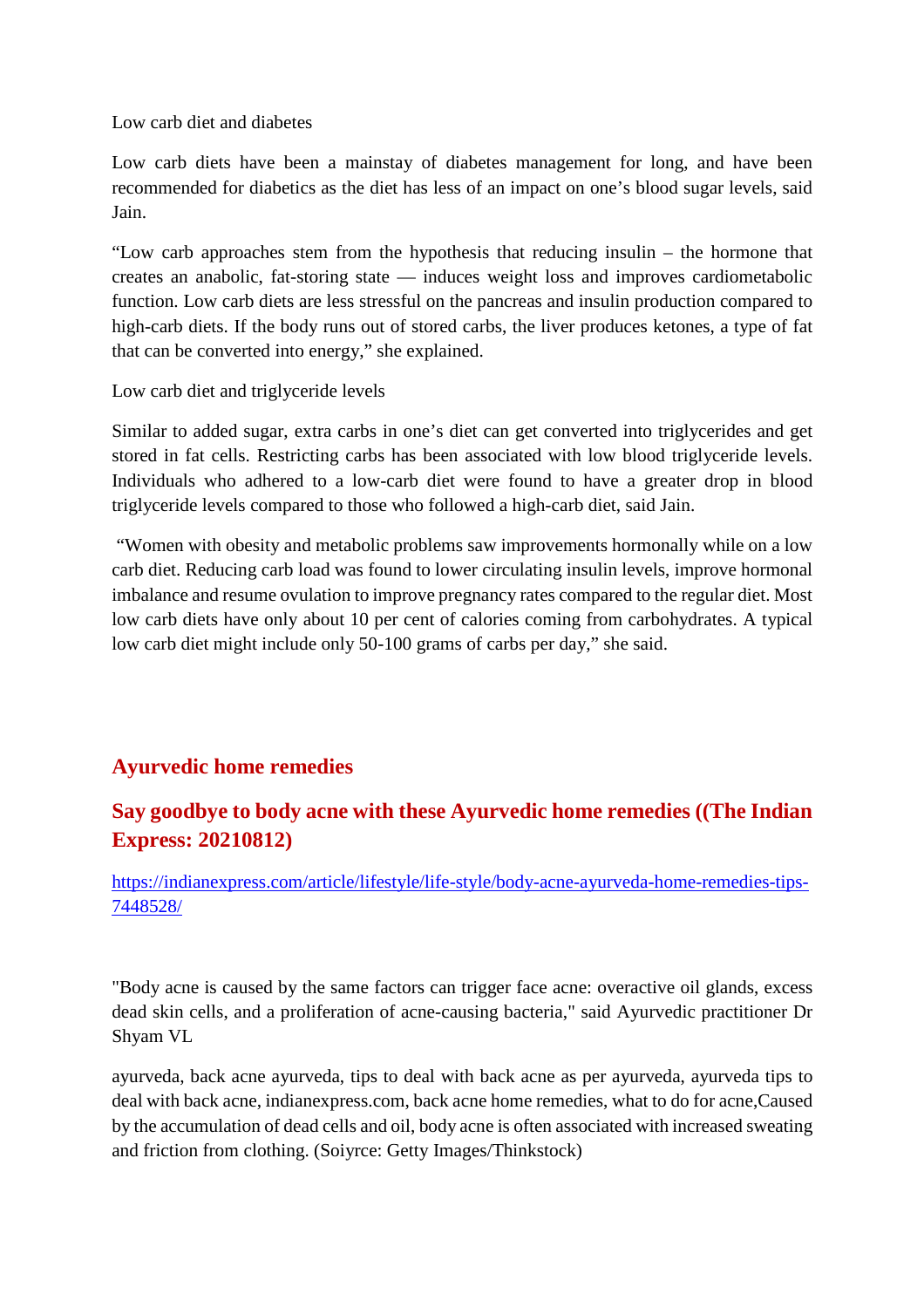Acne is a common skin issue that many experience. But is it not just on the face, acne can occur anywhere on the body, including the back and chest. This type of acne, hence, is called body acne.

What are the causes?

According to ayurvedic practitioner Dr Shyam VL, body acne is caused by the same factors that trigger acne on the face: "overactive oil glands, excess dead skin cells, and a proliferation of acne-causing bacteria". Additionally, it can also be a result of increased sweating and friction from clothing.

"As the bacteria multiply in a clogged pore, the pore becomes inflamed. An acne cyst forms when inflammation reaches deep into the skin. Cysts can be very painful. People often see permanent scarring after this type of acne heals," he wrote on Instagram.

However, if it is not chronic, here are some easy home remedies that the ayurvedic practitioner suggested.

\*Favour fresh whole organic cooked food, leafy green vegetables, sweet juicy fruits, legume soups and olive oil.

\*Make a paste by mixing three tablespoons of honey and 1 teaspoon of cinnamon powder. Apply this paste on the pimples and wash it next morning.

\*Apply a mixture with crushed coriander seed and honey.

ALSO READ |Got an acne? Here's what could be happening inside your body

\*Gently rub fresh cut garlic/onion on and around pimples.

\*Apply a paste of green gram powder and kasthoori haldi (a type of turmeric) in equal quantity mixed with adequate quantity milk to fade the pimple marks.

#### **Food and Nutrition**

#### **Nutritionist suggests 'fuss-free' method to lose weight without counting calories ((The Indian Express: 20210812)**

https://indianexpress.com/article/lifestyle/fitness/lose-weight-portion-control-caloriecounting-tips-7442808/

"This method works because you are able to control the amount of portion you eat at every meal. It's a fuss free way and provides convenience and variety," said nutritionist Nancy Dehra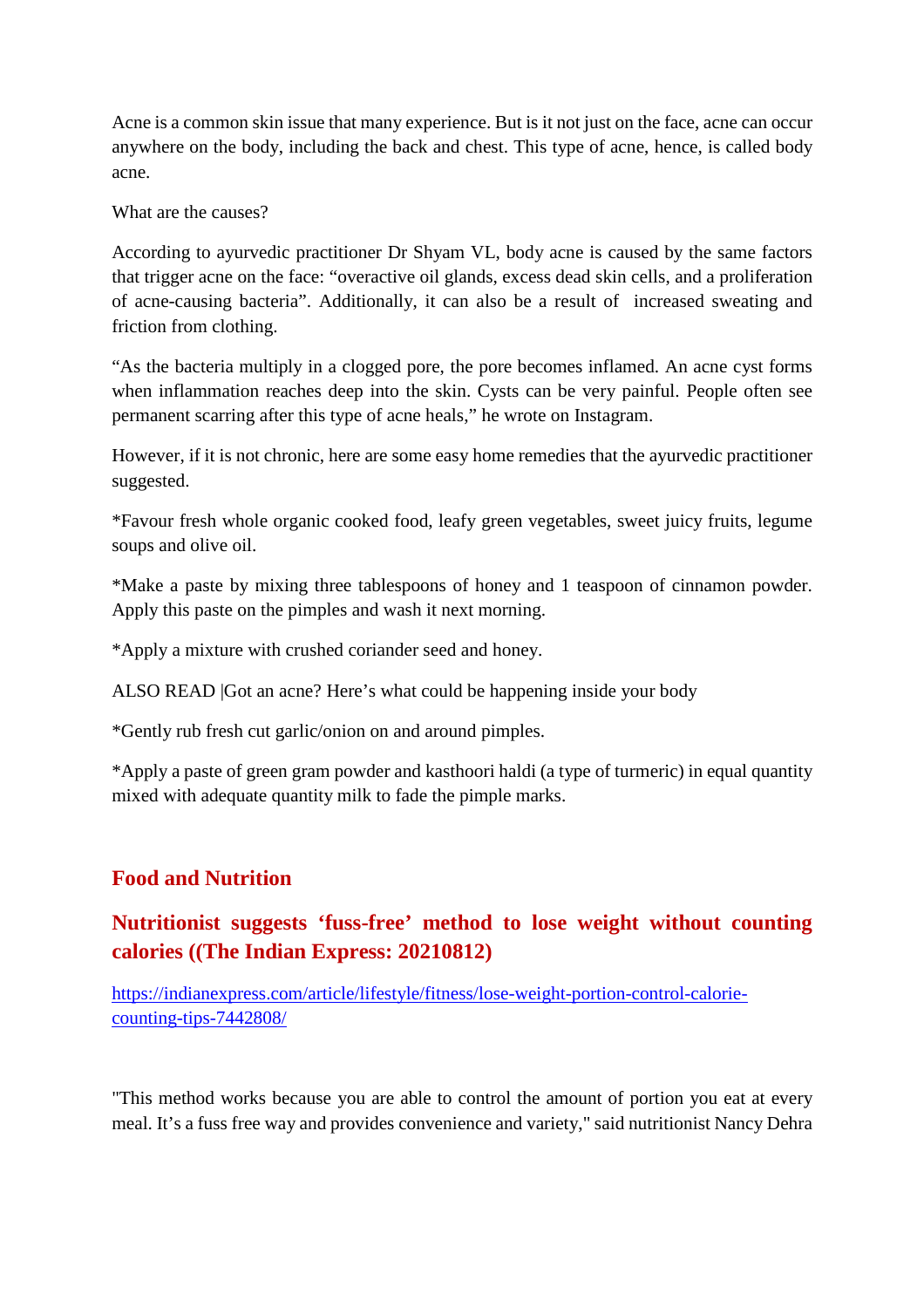caloric deficit meal, how not to count calories, indianexpress.com, nancy dehra, how to lose weight, indianexpress, what is calorie counting,What does your diet comprise? (Source: Getty Images/Thinkstock)

In an attempt to lose weight, many people skip meals to avoid consuming calories. However, it must be noted that consuming a good and enriching diet forms a major component of the weight loss journey. So instead of dieting, one must practice portion control, say experts. But if you are confused about what and how much to eat, we've got you covered.

Here's your guide from nutritionist Nancy Dehra who recommends a "fuss-free" method that will make you feel satiated while limiting the portion you eat at every meal.

ALSO READ |Healthy food swaps for effective weight loss

\*Use the one-bowl method — While two-third of your bowl should have salad and protein, rest one-third should be your "favourite carbs", said Dehra adding that one should always "eat the salad first".

"This method works because you are able to control the amount of portion you eat at every meal. It's a fuss-free way and provides convenience and variety," she captioned her post.

What's the math?

Salads and vegetables have high fibre and nutrients and fill you up quickly.

Protein is high on satiety, hence keeps you full for long.

She explained that when eating in a plate and bowl system, most of us tend to feed on carbs first (since they are the tastiest macronutrient). While carbs are not bad for you, every meal should have optimal protein and fats as well, she said. "This method will help you in keeping your portion in control and eat less unintentionally," said Dehra.

ALSO READ |Quantified nutrition: A simple yet sustainable way to shed those extra kilos

#### **PG Medical Education Regulations 2021**

#### **Building consent: On PG Medical Education Regulations 2021 (The Hindu: 20210812)**

https://www.thehindu.com/opinion/editorial/building-consent-the-hindu-editorial-onpostgraduate-medical-education-regulations-2021/article35865270.ece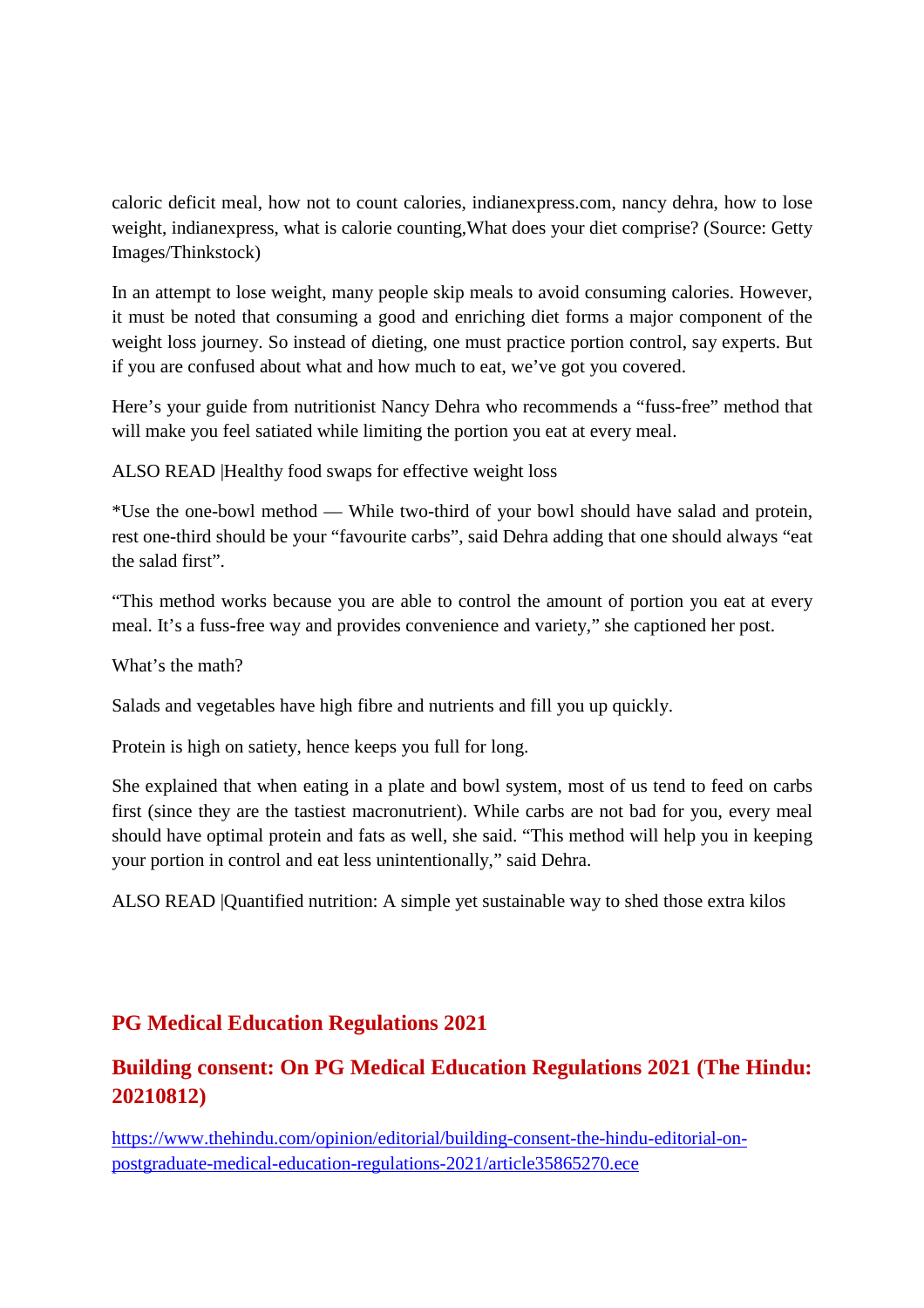A consensus on the Postgraduate Medical Education Regulations 2021 is a must

The Indian Medical Association (IMA), the largest organisation of doctors in

#### **Vaccines**

#### **Undermining justice: On vacancies in courts, tribunals (The Hindu: 20210812)**

https://www.thehindu.com/opinion/editorial/undermining-justice-the-hindu-editorial-onvacancies-in-courts-tribunals/article35845142.ece

The Government must explain the unusual delay in filling up vacancies in courts, tribunals

It was only a matter of time before the controversy over the Union

#### **Ophthalmologists flag sharp rise in myopia among children (The Hindu: 20210812)**

https://www.thehindu.com/news/cities/chennai/ophthalmologists-flag-sharp-rise-in-myopiaamong-children/article35867517.ece\

They advise limiting the use of gadgets, prescribe more playtime in the sun

Ophthalmologists have reported a sharp rise in myopia in children in the past year. Some doctors report as much as 25% rise in onset and 100% progression in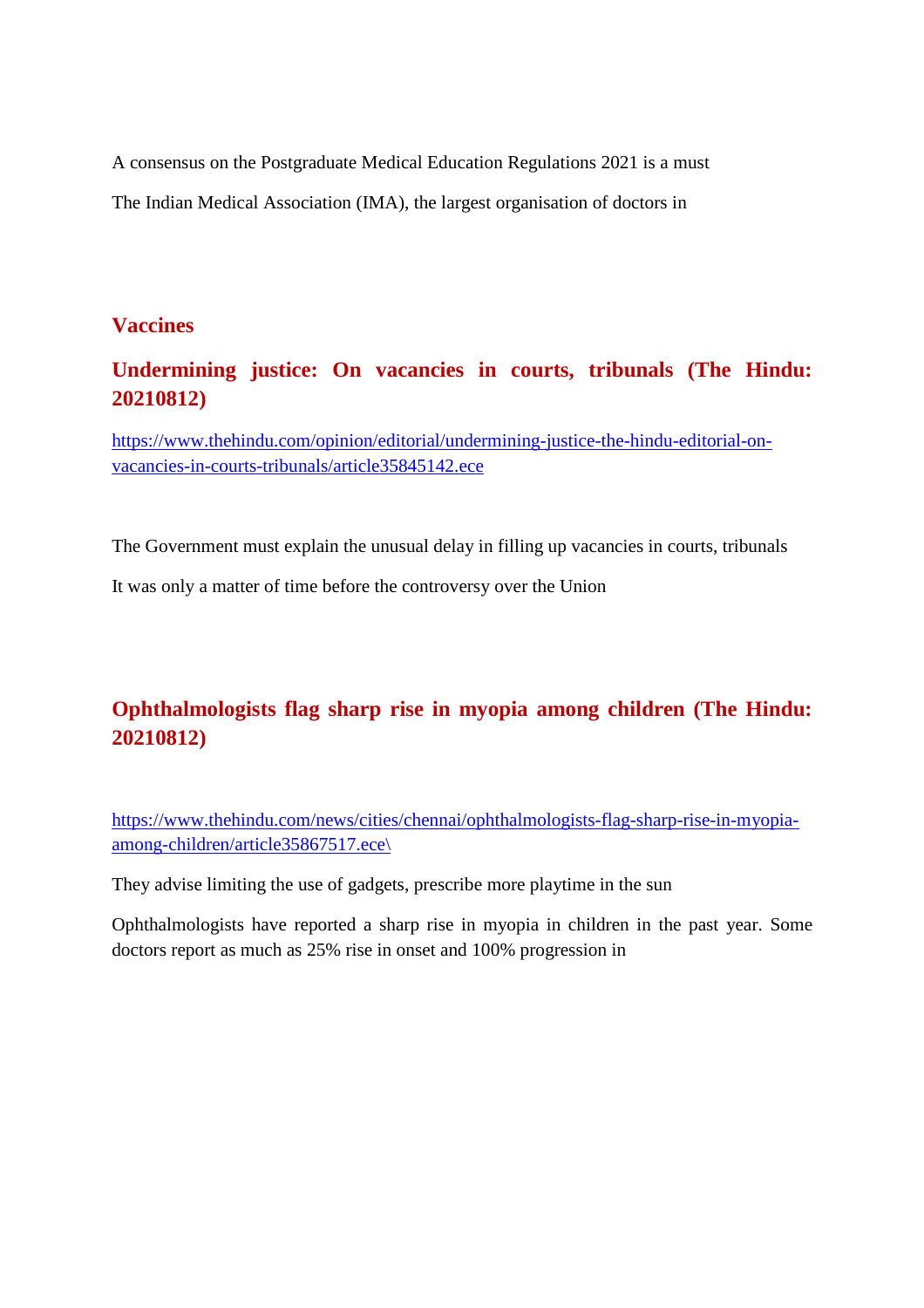#### **Covaxin**

#### **WHO decision on Covaxin EUA in September(The Hindu: 20210812)**

https://www.thehindu.com/sci-tech/health/who-decision-on-covaxin-eua-inseptember/article35865147.ece

A top vaccines official at the World Health Organization says the agency expects to make a decision in September on an emergency use authorisation for the

#### **Civishield- Covaxin Mix Study (The Asian Age: 20210812)**

http://onlineepaper.asianage.com/articledetailpage.aspx?id=15765604

#### Covishield-Covaxin 'mix' study at Vellore gets drug regulator's nod

#### 38,353 more cases, 497 die; active cases at 140-day low

**BHASKAR HARI SHARMA** NEW DELHI, AUG. 11

India logged 38,353 new Covid-19 infections taking the country's total count to 3,20,36,511, while active cases declined to 3,86,351. the lowest in 140 days, the health ministry's updated data showed on Wednesday.

The death toll has risen

to 4,29,179 with 497 fresh fatalities.

India's drug regulator, meanwhile, has approved a study to be conducted by the Christian Medical<br>College (CMC), Vellore, on the mixing of Covid-19 vaccines Covaxin and Covishield.

An expert panel of the Central Drugs Standard Control Organisation

(CDSCO) on July 29 had recommended granting<br>permission for such a study. The trial will involve 300 healthy volunteers.

"The aim of the study is to assess the feasibility on whether a person can be given two different vaccines - one each of Covishield and Covaxin-

**Turn to Page 4**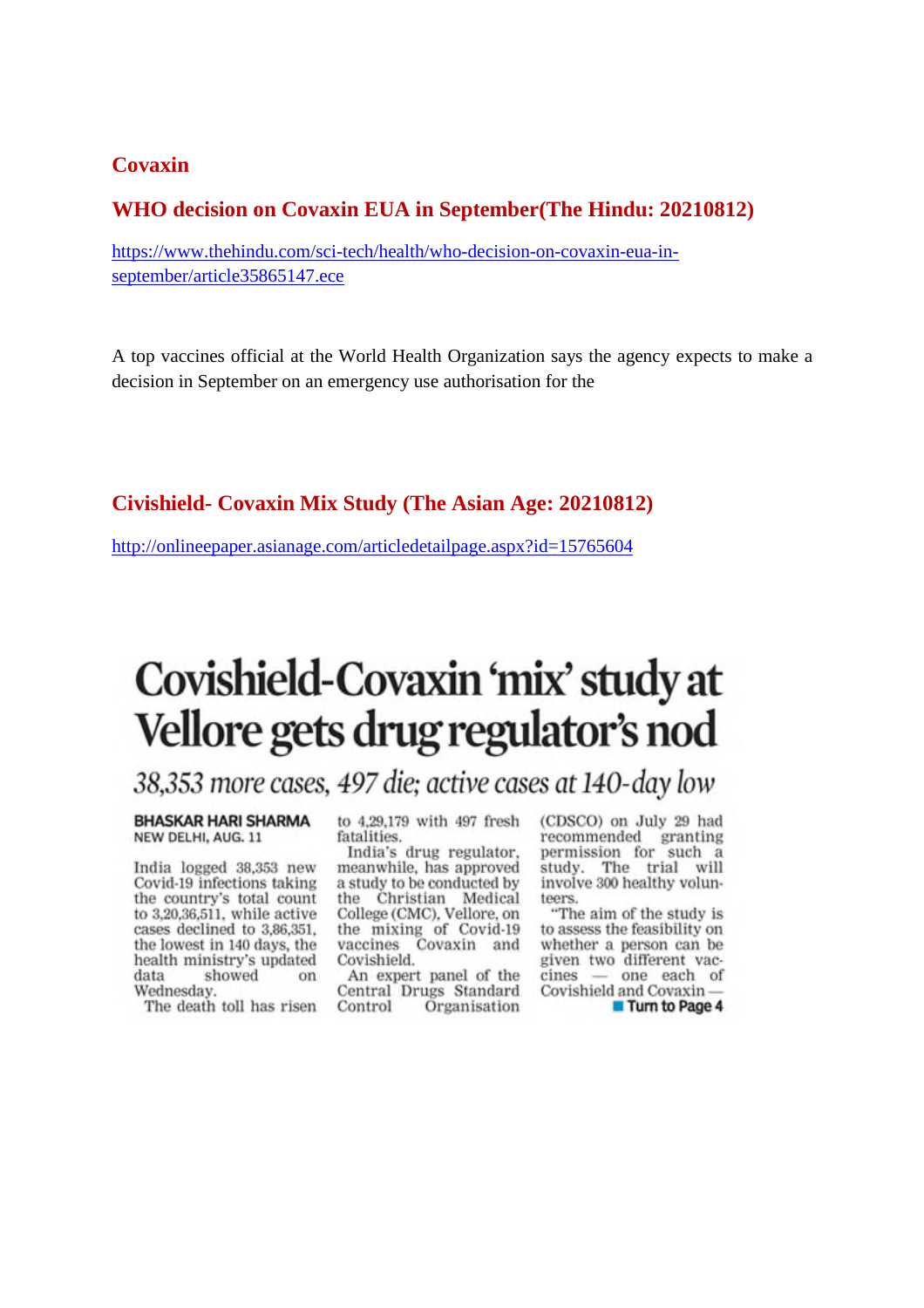#### **Health Key (The Asian Age: 20210812)**

http://onlineepaper.asianage.com/articledetailpage.aspx?id=15765966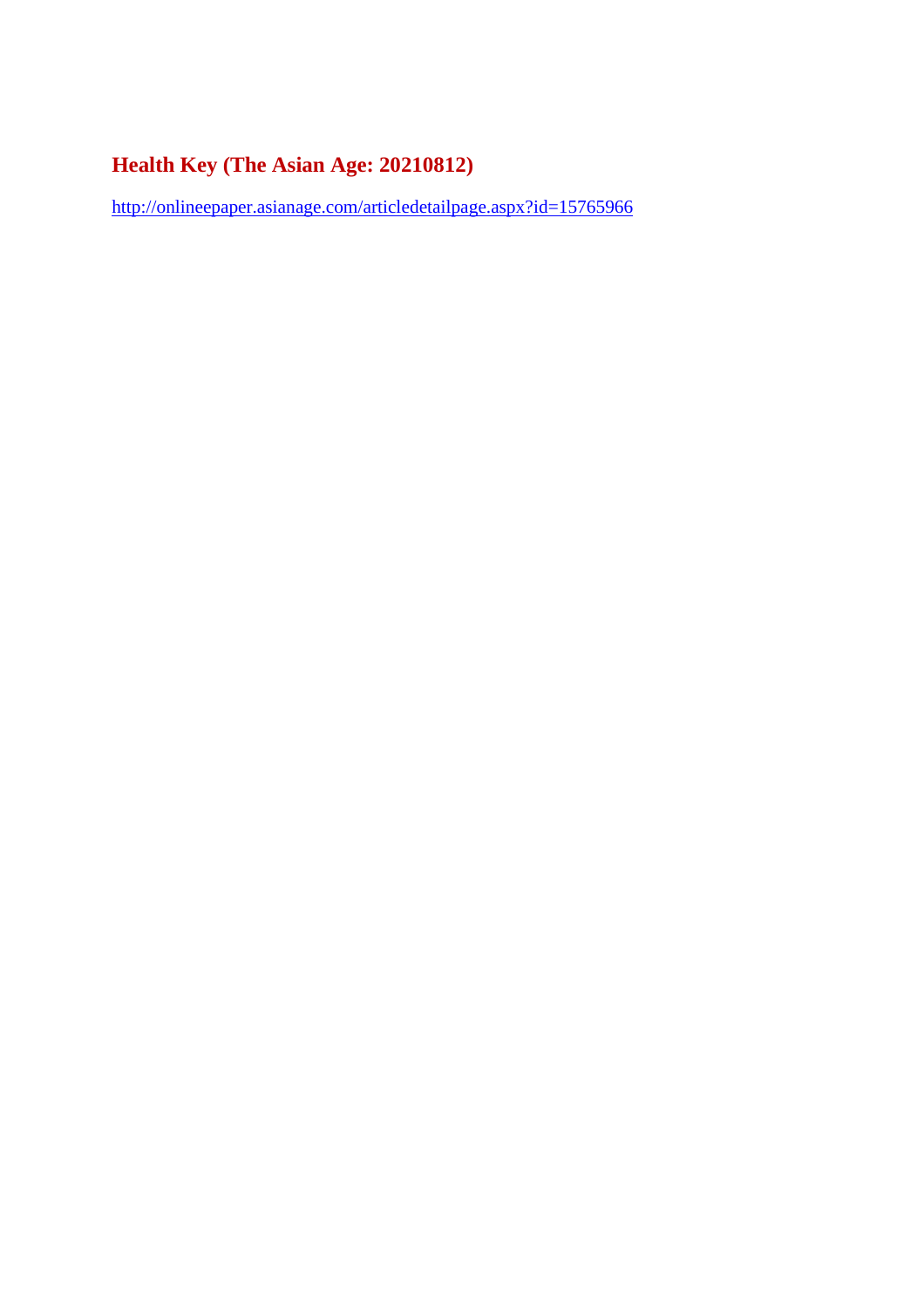# Health a key priority in<br>battling climate change



s climate change the biggest health threat of the 21st century?

A 2009 joint report by Lancet and University<br>College London's Institute for Global Health thought so. Prof. Anthony Costello, author the lead of Managing Health the Effects of Climate Change, presciently noted the big<br>message: "Climate change<br>is a health issue affecting billions of people, not just an environmental issue about polar bears and<br>deforestation."

"The impacts will be felt<br>not just in the UK, but worldwide - and not just in some distant future but in our lifetimes and those<br>of our children," he had said.

More than a decade has passed.

Now we have the latest report by the Inter-<br>governmental Panel on<br>Climate Change (IPCC) about the world as it is today and the shape of things to come. We are<br>already seeing the effects of climate change in every part of the world — from the top of mountains to the bottom of oceans. There will be a huge increase in the number and intensity of heatwaves, storms, fires and floods around the world due to the climate change we have caused and are causing. No one is exempt, there is nowhere - that is the core to hide message from the sixth IPCC assessment report.

India, home to millions of the world's poorest, should be worried and better prepared. Extreme weather in recent times made climate change a talking point in many middle-class homes. The future looks even more turbulent - more heatwaves worsened by higher humidity, erratic rainfall, more droughts, floods and forest fires.

The scariest finding of

Many Indian scientists in and out of government have contributed to these findings.

What will be the impact on health, nutrition, food security. water and sanitation?

"Climate change enhances the transmission season and expands the geographical distribution of vector-borne diseases (like dengue, malaria) as warmer temperatures and humidity favours the<br>breeding of insect vectors and also alters the geographic distribution of existing vectors," says the National Health Portal of India.

Warmer average temperatures, it points out, can mean longer and hotter summers, earlier spring shorter seasons, and milder winters. These conditions favour carriers of vector-borne many diseases.

But infectious diseases aren't the only challenge<br>ahead. We are likely to have more and stronger heatwaves, which will get worse in cities due to all the concrete around. Construction workers and others who must work outdoors are at greater risk of heatstroke. Over 6,000 people have died between 2010 and 2018 in India due to heatwaves. Andhra Pradesh was among the worst-hit in 2013-15. A recent paper by the country's leading meteorologists said around 17,000 people have died due to heatwaves in the last 50 years.

This will get worse.

Some Indian cities are better prepared than others to cope. Ahmedabad, which suffered a horrific heatwave in 2010, recording a temperature of 47°C, leading to over 1,000 deaths, was the first to come up with a heat action plan. Around 30 cities in about a dozen states are

weather. But that won't be<br>enough. Experts say Indian cities will need to find ways to cool down creating more green spaces in cities is the best medicine.

India has a coastline of over 7,500 km. A large percentage of our population lives along the coasts. All are being hit. Salt water brought by the rising sea poisons all drinking water sources up to a kilometre inland in some places. The Indian Ocean is the world's fastest-warming ocean; the situation is worse for us than for others. Only some can afford water purification machines or drink bottled water all the time. Most have to drink the increasingly salty water that can aggravate health problems like hypertension.

There aren't many studies in India on this largescale impact, or on the skin diseases and infections caused by regular bathing in contaminated pond water. Researchers Siddha Swayam and Paulami Sahu have written about the health impact of salinity contamination on the Gujarat coast. Their study was published in the SN Applied Sciences journal last year. They flag kid-<br>nev stones, fluorosis, intestinal ailments and<br>many other diseases.

There is a study from<br>Dacope in Bangladesh's Khulna district which revealed a large segment of the population was consuming 5-16 grams of sodium (common salt is sodium chloride) per day, far exceeding WHO's recommended limit of two grams per day. The average sodium level in urine in a sample of healthy pregnant women was 3.4 grams per day and in some women as high as 7.7 grams per day. Equally worrying was the higher percentage of women diagnosed with hypertension and pre-eclampsia in the dry season. These

The Indian Ocean is the world's fastestwarming ocean; the situation is worse for us than for others. Only some can afford water

dangerous conditions can become fatal during pregnancy.

Climate change will have its greatest impact on the poorest. It will deepen inequities. What can poor communities in the developing world do? For<br>starters, there should be more awareness campaigns about the health impacts. For this, the<br>health effects of extreme weather on Indians need to be much more rigorously documented.

Once people are aware of the problem, they do try to find solutions. In a fishers' village on the outskirts of Visakhapatnam, women told me they had really cut down on the salt to be added during cooking because the water they had to use was so salty anyway. Making pregnant women aware of such risks can cut risks.

It is not just the coast. We are seeing an erratic monsoon all over India now many days without rain, then heavy rainfall spells causing floods and landslides, killing people and destroying livelihoods. The IPCC says the monsoon variability will get worse. Its contributing authors who are from the Indian Institute of Tropical Meteorology emphasised this point.

When it rains more heavily, water flows down<br>faster. This means less rainwater will percolate underground, ponds and<br>wells will dry up earlier each year.

What can we  $do?$ harvesting Rainwater must become more than a slogan. If we want water, all of us must hold whatever rainwater we get.

Rising temperatures and variable rainfall hit agriculture. In turn, that hits nutrition. Governments at the Centre and states must ramp up their nutrition programmes.

Climate change impacts are not abstract, not in the future. They are here and now; the biggest impacts are on our health. Health must be at the centre of the climate change policy discussion.

> The writer focuses on development issues in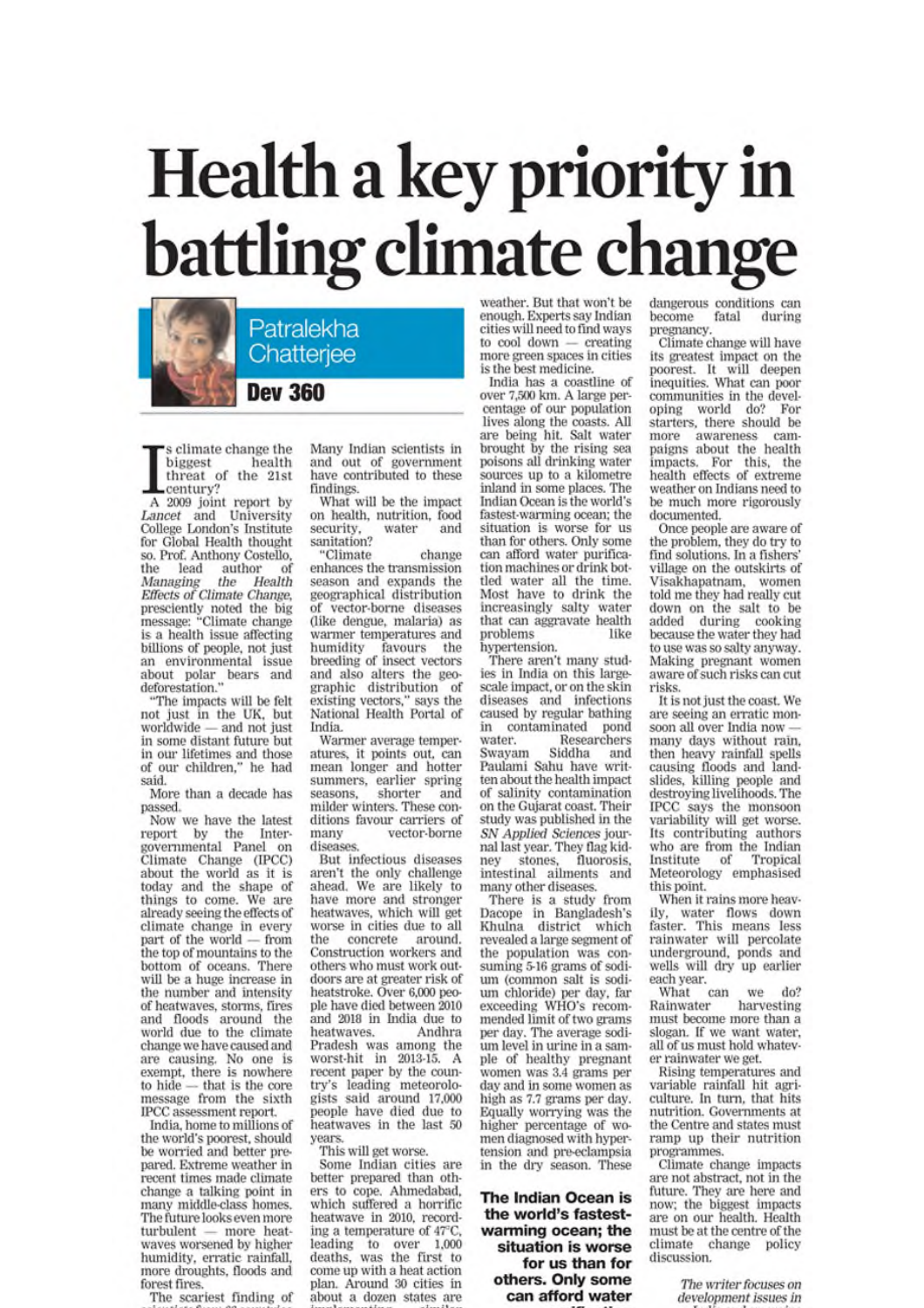#### **National Education Policy (The Asian Age: 20210812)**

http://onlineepaper.asianage.com/articledetailpage.aspx?id=15765971

Gulshan Kaur

CBSE a leader in innovating reforms in line with NEP 2020

#### **Health Benefiters in Nature (The Asian Age: 20210812)**

http://onlineepaper.asianage.com/articledetailpage.aspx?id=15764909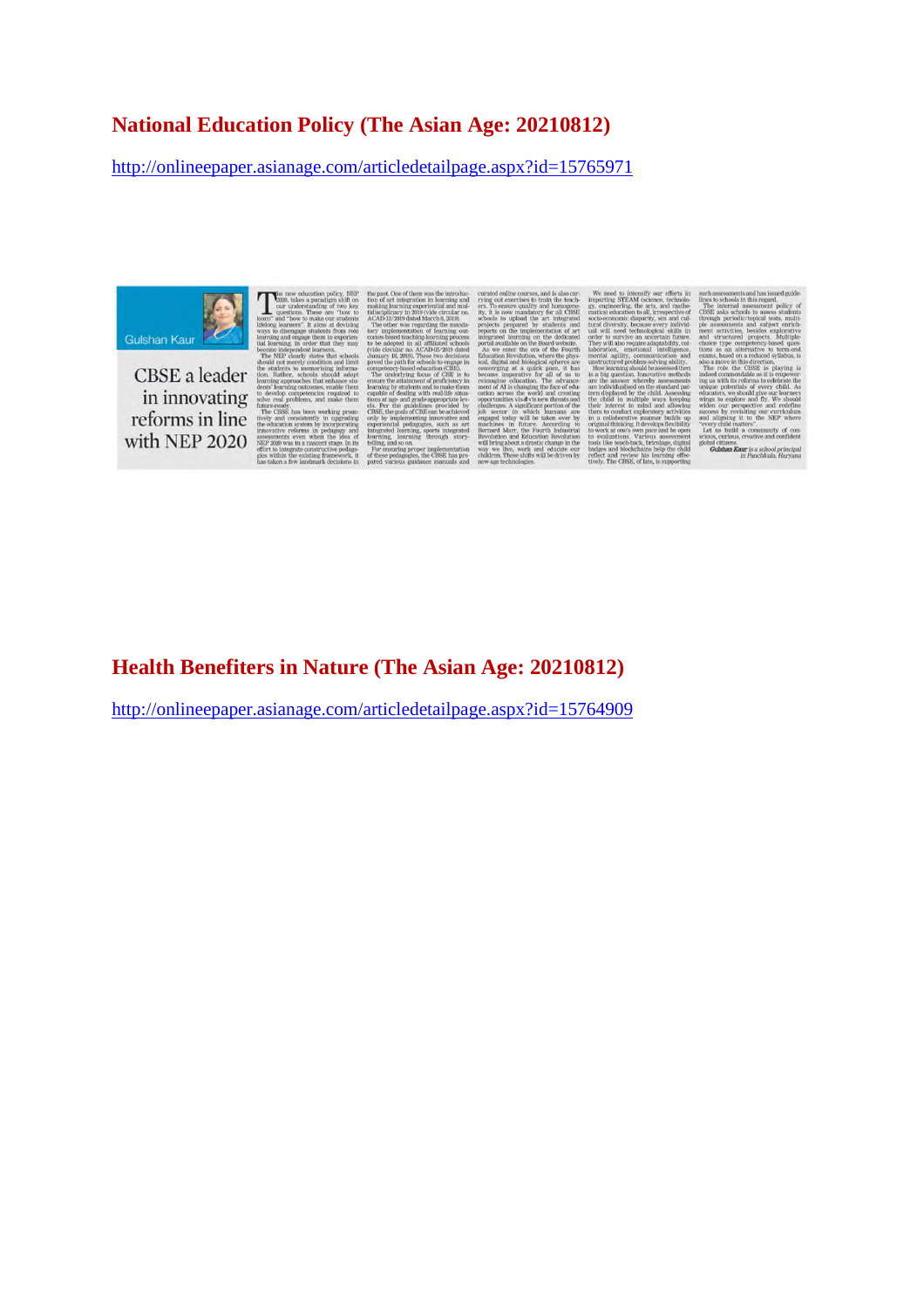### **Out in the** nature to heal

#### Health benefits of spending time in nature are real, assert experts

With a lack of alternatives for leisure activities during the pandemic, many people discovered walking. Now that the lifting of COVID restrictions has made more activities possible again, it's still worth seeking as much peace and quiet in nature as possible. "Studies have shown that one can feel a positive effect after 20 minutes," says professor and physician Andreas Michalsen. "The pulse slows down, blood pressure and stress levels drop and the immune system is stimulated. The parts of the brain responsible for relaxation and calm are supplied with blood."

#### **NATURE MAKES YOU FEEL ALIVE**

Psychologist Anja Goeritz tells us that the stress-reducing and vitalising effect of nature has been proven by more than 100 studies. "It's proven that being in nature has a positive effect," says the professor of business psychology. "Alongside the physical effects, psychological issues such as anxiety and depression are also reduced."

The best part is that it doesn't always have to be the perfect forest environment or an hour-long hike. Michalsen explains further, "It's about getting involved with nature<br>with our senses. For me, that means experiencing nature." Experiencing nature could also include lying on the grass

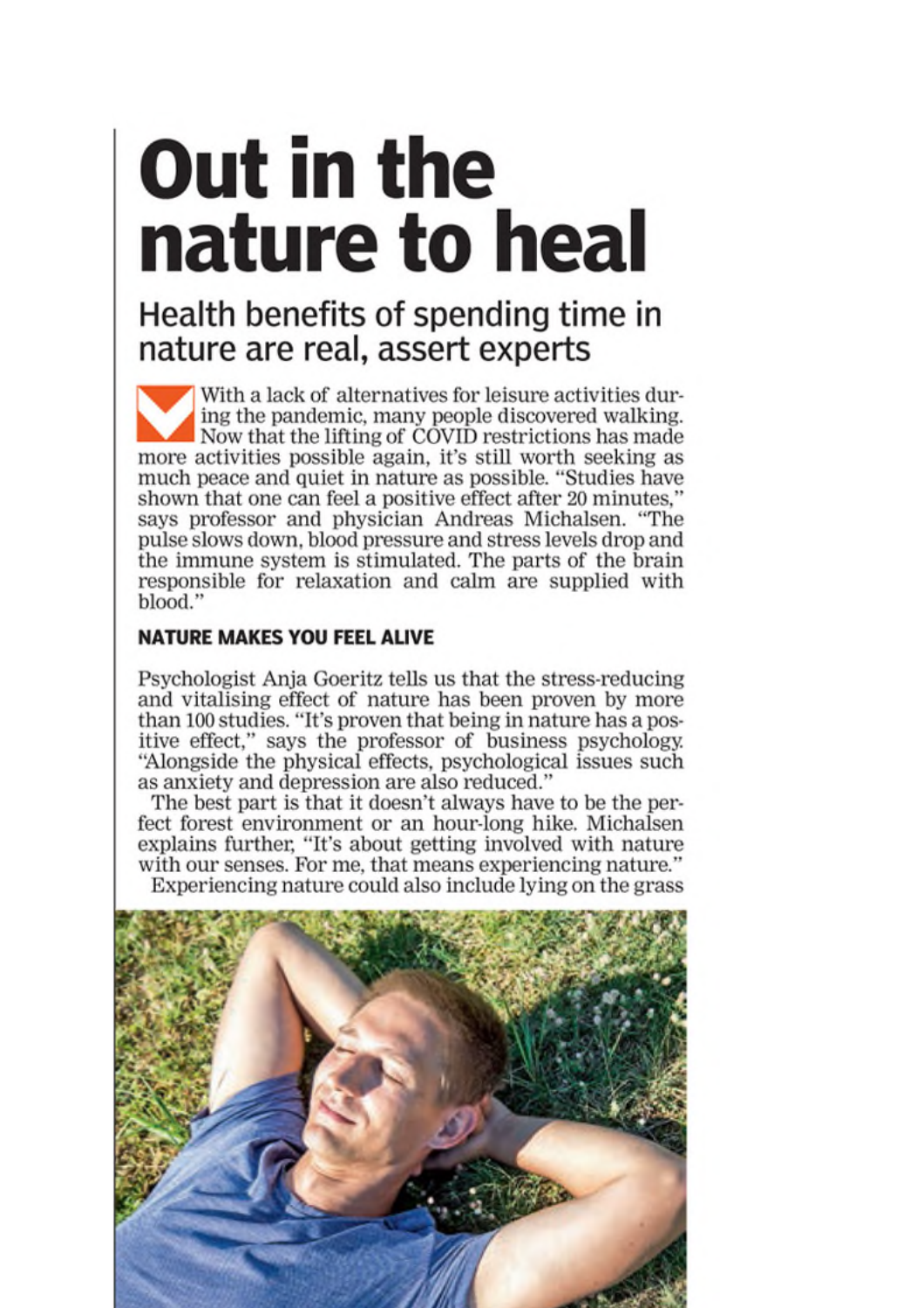#### **Homeopathy Commission (Hindustan: 20210812)**

https://epaper.livehindustan.com/imageview\_979598\_86315842\_4\_1\_12-08- 2021\_2\_i\_1\_sf.html

# राष्ट्रीय होम्योपैथी आयोग संशोधन विधेयक को मंजूरी

#### साधारण बीमा कारोबार विधेयक को मंजूरी

राज्यसभा ने बुधवार को भारी हंगामे के बीच साधारण बीमा कारोबार संशोधन विधेयक, 2021 को मंजूरी दे दी। इससे सार्वजनिक क्षेत्र की बीमा कंपनियों में अधिक निजी भागीदारी को सुगम बनाने का मार्ग प्रशस्त होगा।

विधेयक देश में होम्योपैथी चिकित्सा पद्धति को बढावा देने के लिए अहम है।

**नई दिल्ली।** राज्यसभा ने कांग्रेस सहित विपक्ष के कई दलों के सदस्यों की अनुपस्थिति में बुधवार को राष्ट्रीय होम्योपैथी आयोग (संशोधन) विधेयक, 2021 को मंजूरी दे दी। उच्च सदन ने संक्षिप्त चर्चा के बाद विधेयक को ध्वनिमत से मंजूरी प्रदान कर दी। लोकसभा से पहले ही पारित हो चुका है। चर्चा में होम्योपैथी को बढ़ावा दिए जाने की जरूरत पर बल दिया। आयुष मंत्री सर्वानंद सोनोवाल ने कहा कि यह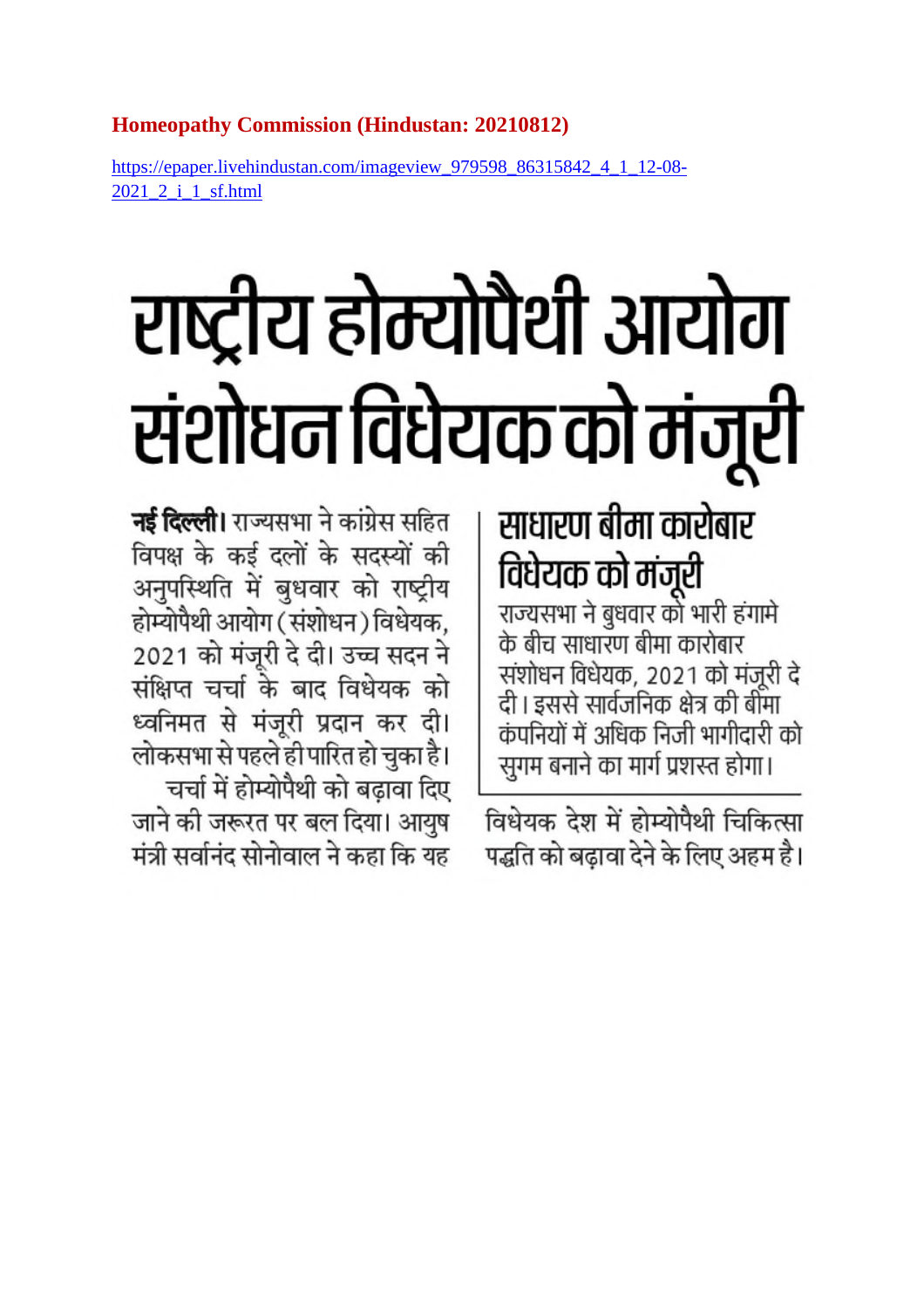#### **Depression Exeter (New Kerala: 20210812)**

Study finds being overweight can cause depression Exeter, August 11: A largescale new study has proved that being overweight causes depression and lowers wellbeing. It further indicated that both social and physical factors may play a role in the eff-> View it--> https://www.newkerala.com/news/2021/114218.htm

#### **Asthma**

#### **Managing asthma can cut Covid severity: Study (New Kerala: 20210812)**

New York, Aug 11: Asthmatics who have their illness well under control have less severe Covid-19 outcomes than those with uncontrolled asthma, according to a large study. The findings, published in Th-> View it--> https://www.newkerala.com/news/2021/114132.htm

#### **Breastfeeding**

#### **Not producing enough breast milk, don't worry (New Kerala: 20210812)**

New Delhi, Aug 10 Aug 11: Breastfeeding is easy for some mothers difficult for others. Each mother infant breastfeeding journey is unique. As a lactation consultant I have seen many mothers making the sa-> View it--> https://www.newkerala.com/news/2021/114128.htm

#### **Future variants**

#### **Booster covid jab will better protect against future variants: (New Kerala: 20210812)**

Study London, Aug 11: Even as the UK government is planning to give a third Covid vaccine shot to everyone above 50 years of age from next month, scientists confirm that the autumn boost-> View it--> https://www.newkerala.com/news/2021/114074.htm